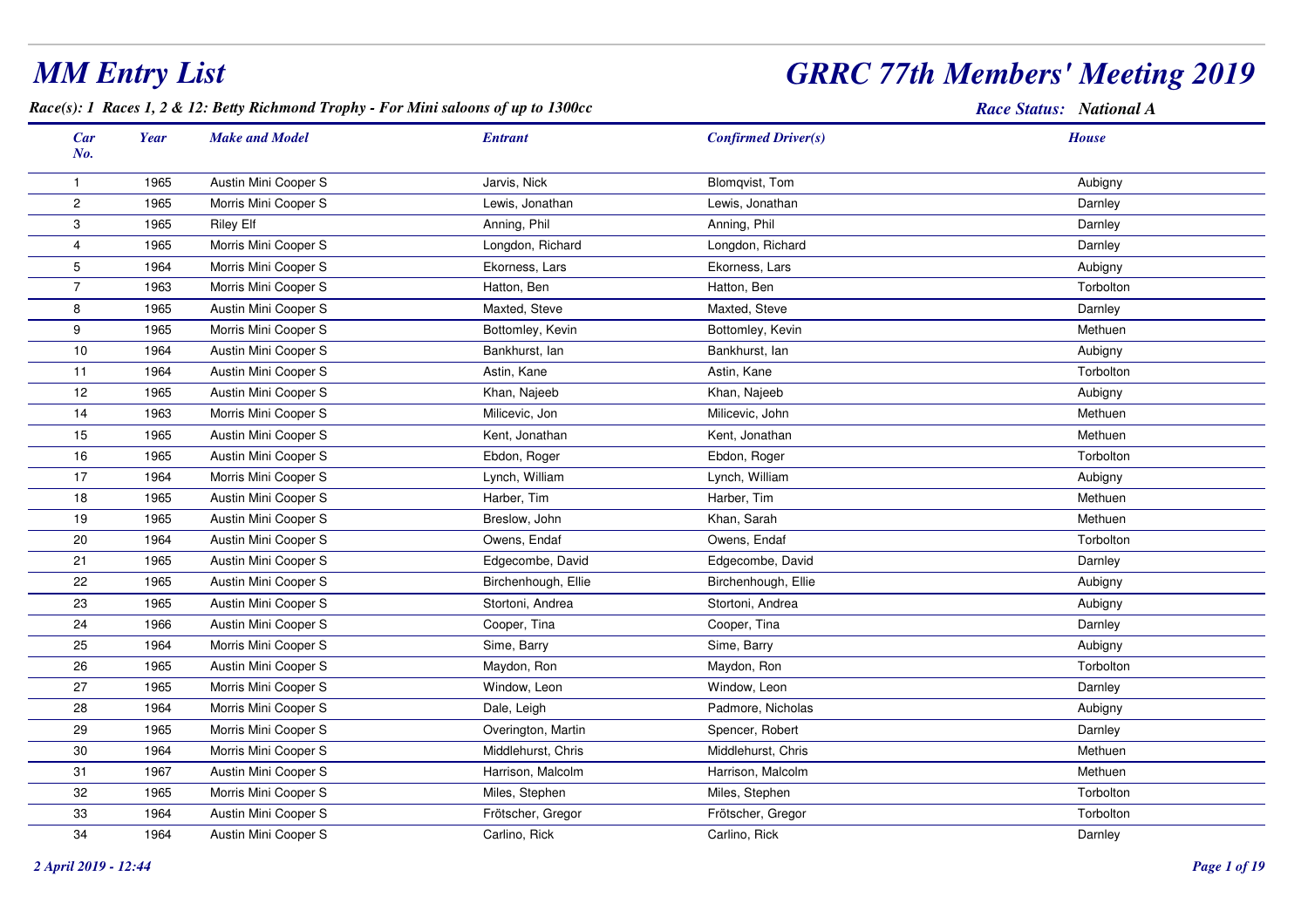| 35  | 1964 | Austin Mini Cooper S   | Gjerdrum, Mads           | Gjerdrum, Mads     | Aubigny   |
|-----|------|------------------------|--------------------------|--------------------|-----------|
| 37  | 1964 | Austin Mini Cooper S   | de Vries, Rene           | de Vries, Rene     | Torbolton |
| 38  | 1964 | Austin Mini Cooper S   | Wheeler, Daniel          | Wheeler, Daniel    | Torbolton |
| 41  | 1965 | Austin Mini Cooper S   | Keen, Edward             | Keen, Richard      | Aubigny   |
| 42  | 1964 | Austin Mini Cooper S   | Watts, Patrick           | Watts, Patrick     | Methuen   |
| 44  | 1965 | Austin Mini Cooper S   | <b>BMW Group Classic</b> | Harris, Chris      | Methuen   |
| 45  | 1964 | Austin Mini Cooper S   | Ogden, David             | Ogden, David       | Aubigny   |
| 46  | 1966 | Austin Mini Cooper S   | Curley, Ian              | Curley, Ian        | Torbolton |
| 48  | 1965 | Morris Mini Cooper S   | Quiriere, Phillipe       | Quiriere, Philippe | Torbolton |
| 55  | 1964 | Austin Mini Cooper S   | Burnett, Mark            | Smith, Jeff        | Torbolton |
| 57  | 1965 | Austin Mini Cooper S   | Ward, William            | Ward, William      | Darnley   |
| 60  | 1965 | Austin Mini Cooper S   | Caine, Michael           | Caine, Michael     | Aubigny   |
| 63  | 1965 | Austin Mini Cooper S   | Medcalf, William         | Medcalf, William   | Torbolton |
| 69  | 1963 | <b>Wolseley Hornet</b> | Flanagan, Peter          | Goodliff, Simon    | Aubigny   |
| 70  | 1965 | Morris Mini Cooper S   | Jones, David             | Jones, David       | Methuen   |
| 71  | 1964 | Morris Mini Cooper S   | Warr, Lawrence           | Warr, Lawrence     | Torbolton |
| 72  | 1963 | Austin Mini Cooper S   | Jeffery, Andrew          | Jeffery, Matt      | Darnley   |
| 74  | 1965 | Morris Mini Cooper S   | Low, Raymond             | Low, Raymond       | Methuen   |
| 76  | 1963 | Morris Mini Cooper S   | Swift, Nick              | Swift, Nick        | Methuen   |
| 77  | 1964 | Austin Mini Countryman | Burnett, Mark            | Burnett, Mark      | Torbolton |
| 80  | 1963 | Austin Mini Cooper S   | Sollis, Bill             | Sollis, Bill       | Darnley   |
| 81  | 1963 | Morris Mini Cooper S   | Reichman, Marek          | Turner, Darren     | Darnley   |
| 84  | 1965 | Morris Mini Cooper S   | Jones, Steve             | Jones, Steve       | Aubigny   |
| 85  | 1965 | Morris Mini Cooper S   | Harrison, Andy           | Harrison, Andy     | Torbolton |
| 88  | 1963 | Austin Mini Cooper S   | Paddy, Nick              | Paddy, Nick        | Torbolton |
| 100 | 1965 | Morris Mini Cooper S   | Rhodes, John             | Rainford, Charles  | Methuen   |
| 104 | 1964 | Morris Mini Cooper S   | James, Peter             | James, Peter       | Aubigny   |
| 177 | 1965 | Austin Mini Cooper S   | Hartogs, Bernardo        | Hartogs, Bernardo  | Methuen   |
|     |      |                        |                          |                    |           |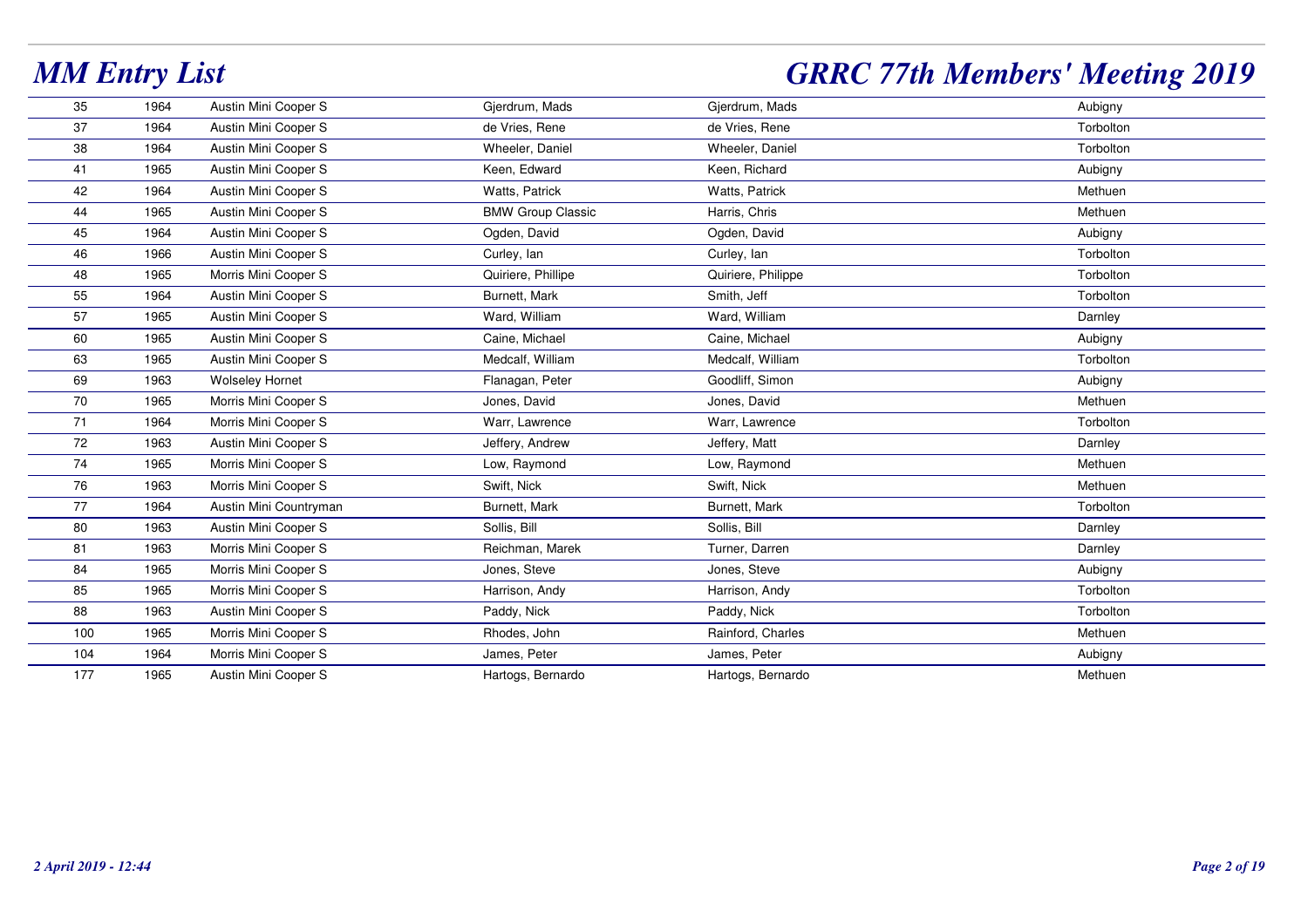#### *MM Entry List GRRC 77th Members' Meeting 2019Race(s): 3 Race 3: Gerry Marshall Trophy - For Group 1 saloon cars of a type that raced between 1970 and 1982 Race Status: National ACar Make and Model EntrantNo.Year Confirmed Driver(s) House*1 <sup>1984</sup> Rover 3500 SD1 (SANYO) Jarvis, Nick Mass, Jochen/TBC, Aubigny 2 <sup>1979</sup> Chevrolet Camaro Z28 (BASTOS) Clark, David Clark, David/Pirro, Emanuele Methuen 31974 Triumph Dolomite Sprint (BROADSPEED) Brooks, Robert Franchitti, Marino/March, Charlie Franchitti, Marino/March, Charlie 4 <sup>1980</sup> Ford Capri III 3.0S (TRIPLEX) Caie, Stuart Caie, Stuart/Marshall, Gregor Methuen 5 <sup>1981</sup>Ford Capri III 3.0S (TRACK MARSHALL) Scarborough, Graham Ratcliff, Peter/Scarborough, Graham<br>Jani, Neel/Wood, James m Darnley 61980 Rover 3500 SD1 (PATRICK MOTORSPORT) Brooks, Robert Jani, Neel/Wood, James Jani, Neel/Wood, James Methuen 7 <sup>1970</sup>Chevrolet Camaro Z28 (SIMONIZ) (Young, John Soper, Steve/Young, Jack Methuen Methuen 81979 Ford Capri III 3.0S (AUTOCAR) Whitaker, Mike Jordan, Mike/Whitaker, Mike Jordan, Mike-Whitaker, Mike Torbolton 10 <sup>1981</sup> Ford Escort RS2000 (CASTROL) Michael, Kerry Blomqvist, Tom/Michael, Kerry Torbolton 111974 Chevrolet Camaro Z28 (FABERGE) Garrett, Nigel Garrett, Nigel Garrett, Nigel/Graham, Stuart Chevrolet Camaro Z28 (FABERGE) 121980 Rover 3500 SD1 (TRIPLEX) Brindle, Adam Brabham, David/Brindle, Adam Methuen 14 <sup>1980</sup> Ford Capri III 3.0S (BASTOS) Meins, Richard Bentley, Andrew/Meins, Richard Torbolton 15 <sup>1970</sup> Ford Mustang Boss 302 Davies, Craig Davies, Craig/Newall, Andrew Methuen 161981 Rover 3500 SD1 (PATRICK MOTORSPORT) Jarvis, Nick Blomqvist, Stig/Jarvis, Nick Aubigny 17 <sup>1969</sup> Ford Mustang Boss 302 Bill Shepherd Mustang Ltd Dumas, Romain/Shepherd, Bill Darnley 25 <sup>1977</sup>BMW 530i (UFO JEANS) The Sadler Family Padmore, Nicholas/Turner, Darren Aubigny Aubigny 261973 Triumph Dolomite Sprint (WORKS BL) Drabble, Simon Drabble, Simon Drabble, Simon/Smith, Guy Darnley Darnley 27 <sup>1981</sup> Ford Escort RS2000 (MARLBORO) Christoforou, Pantelis Christoforou, Pantelis/King, Jordan Methuen 281978 Chevrolet Camaro Z28 (EUMIG) **Reid, Grant Kristensen, Tom/Tetley, Jack** Chevrolet Camaro Z28 (EUMIG) Reid, Grant 33 <sup>1978</sup> Ford Capri III 3.0S (FABERGE) Lindsay, Ludovic Attwood, Richard/Lindsay, Ludovic Darnley 401980 Toyota Corolla 1600GT Coupe (TOYOTA GB) Green, David Green, Matt/Needell, Tiff Green, Matt/Needell, Tiff Darnley 411980 Ford Fiesta (DATAPOST) **Superified State Control Control** Jose, Phillip **Buncombe, Alex/Burgess, Tom** m Methuen 44 <sup>1979</sup> Volkswagen Mk1 Golf GTI (MORRIS VULCAN) Morris, JimMorris, Jim/Shephard, Tom<br>
Parry, Nigel Chandhok, Karun/Minshaw, Jason m Torbolton 52 <sup>1980</sup> Ford Escort RS2000 (JÄGERMEISTER) Parry, Nigel Chandhok, Karun/Minshaw, Jason Darnley 601979 Mini 1275 GT (PATRICK MOTORSPORT) Swiftune Suitune Harris, Chris/Swift, Nick Methuen Methuen 61 <sup>1980</sup> Ford Fiesta (DATAPOST) Alan Mann Racing Goodliff, Simon/Jackson, Mat Torbolton 63 <sup>1978</sup> Mini 1275 GT (JON MOWATT) Burnett, Mark Burnett, Mark/Reid, Anthony Torbolton 72 <sup>1980</sup>Mini 1275 GT (P J GREEN) LYeomans & J Brooks Brooks, Jason/Caine, Michael Aubigny Aubigny 771982 Austin Metro HLS 1300 **Harrison, Malcolm** Harrison, Malcolm/Watts, Patrick<br>
Minassian, Nicolas/Wood, Ric<br>
Minassian, Nicolas/Wood, Ric<br>
Aubigny 1231978 Ford Capri III 3.0S (GITANES) Wood, Ric Chronic Minassian, Nicolas/Wood, Ric Aubigny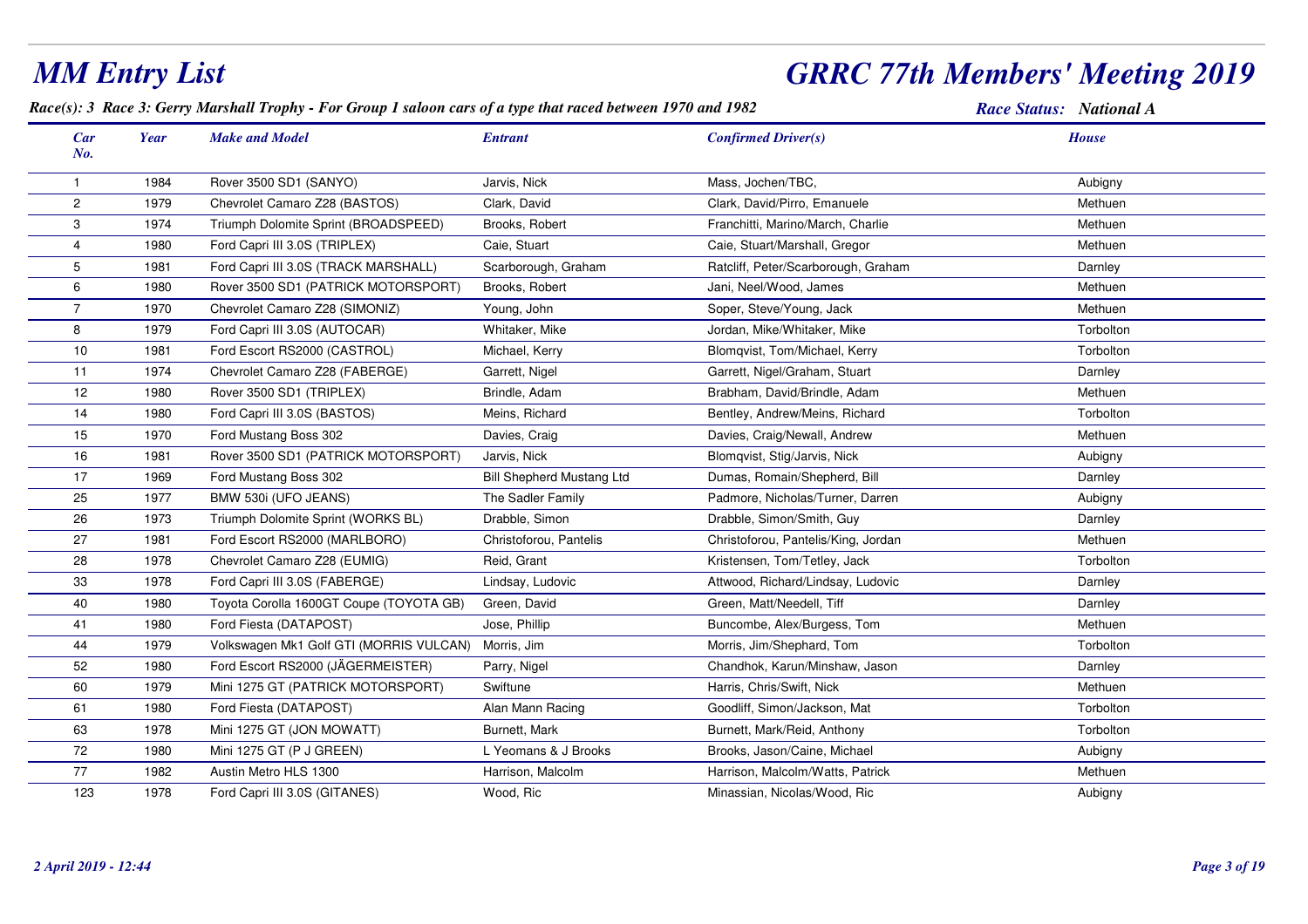#### *Race(s): 4 Race 4: Parnell Cup - For Grand Prix and Voiturette cars, of a type that raced between 1935 and 1953 Race Status: National ACar Make and Model EntrantNo.Year Confirmed Driver(s) House*2 <sup>1934</sup> Maserati 8CMM Chris Jaques Chris Christopher Jaques, Christopher Methuen Methuen Methuen 31953 Connaught A-type **Lavant & Boxgrove Motor Club** Milligan, Spike Connaught A-type Darnley 44 1953 Cooper-Bristol Mk2 T23 Russell, Steve Russell, Steve Russell, Steve Aubigny 5 <sup>1937</sup> Alta 61 ISS and Baxter, Ian Baxter, Ian Baxter and Baxter, Ian Baxter, Ian Darnley Baxter, Ian Darnley 6 <sup>1950</sup> Talbot-Lago Type 26GSS Nilson, Richard Wilson, And Wilson, Richard Wilson, Richard Darnley 77 1952 Gordini Type 16 **Valvekens, Marc** Valvekens, Marc Valvekens, Marc Valvekens, Marc Methuen 8 <sup>1948</sup>8 Alvis Goodwin Special **Network School by Australian School**ton Cassbotten, Alex Simpson, Alex Simpson, Alex Torbolton 9 <sup>1939</sup> Challenger-ERAA Channel Ricketts, Duncan Ricketts, Duncan Ricketts, Duncan Darnley Darnley 100 1953 Connaught A-type Spollon, Guy Martin, Charlie Methuen 111949 Chorlton-Alta Special Sowerby, Max Sowerby, Max Sowerby, Max Sowerby, Max Darnley 12 <sup>1937</sup> ERA C-type R12CCrabb, Terry Crabb, Terry Crabb, Terry Crabb, Terry Crabb, Terry Methuen 14 <sup>1936</sup> Alta 'Norris Special' Baldock, David Frost, Simon Methuen 15 <sup>1952</sup> Cooper-Bristol Mk1 T20 McGuire, Eddie McGuire, Eddie Torbolton 161953 Cooper-Bristol MK2 T23 Stephanie & Francesca Wilton Shackleton, George Cooper-Bristol MK2 T23 177 1936 Parnell-MG K3 Nettstein, Roland Wettstein, Roland Wettstein, Roland Darnley Darnley 18 <sup>1954</sup> Kieft-Climax GPP and Batchelor, Nigel Batchelor, Nigel Batchelor, Nigel Batchelor, Nigel Torbolton 199 1953 Cooper-Bristol Mk2 T23 Grant, Paul Grant, Paul Grant, Paul Grant, Paul Grant, Paul Methuen 200 1950 Ferrari 340 F1 Glasius, Olav Glasius, Olav van der Lof, Alexander Aubigny Aubigny 211952 Alta F2 Nuthall, Milliam Helliwell, Anthony Nuthall, William Nuthall, William Nuthall, William Nuthall, William Nuthall, William Nuthall, William Nuthall, William Nuthall, William Nuthall, William Nuthall, William Nut m Aubigny 222 1947 CTA Arsenal **Rettenmaier, Josef Otto** Rettenmaier, Josef Otto Rettenmaier, Josef Otto Darnley 23 <sup>1936</sup> Talbot-Lago T150C/T26SSS Brandts, Luc Brandts, Luc Brandts, Luc Brandts, Luc Darnley 24 <sup>1938</sup> Maserati 6CMM Blankvoort, Ton Noteboom, Ivo Noteboom, Ivo Methuen Nethuen 27 <sup>1935</sup> ERA B-type R7BWilton, Stephanie & Francesca Wilton, Julian Torbolton, The Context of Torbolton 30 <sup>1935</sup> Maserati 4CMM Edwards, Simon Edwards, Simon Edwards, Simon Edwards, Simon Torbolton 366 1952 Cooper-Bristol T23 Mk2 Staes, Erik Staes, Erik Staes, Erik Staes, Erik Staes, Erik Methuen Staes, Erik Methuen 444 1951 OSCA Tipo G 4500 **Rettenmaier, Stephan** Rettenmaier, Stephan Rettenmaier, Stephan Rettenmaier, Stephan Darnley 58 <sup>1936</sup> Maserati 6CMM Criffiths, Nigel Sergison, Ewen Content Content of Torbolton 97 <sup>1933</sup>MG KN Special **Hills**, Malcolm m Ricketts, James Aubigny 207<sup>1953</sup> AC-Bristol Monoposto Upton, Nicholas Harris, Crispin Darnley

*MM Entry List*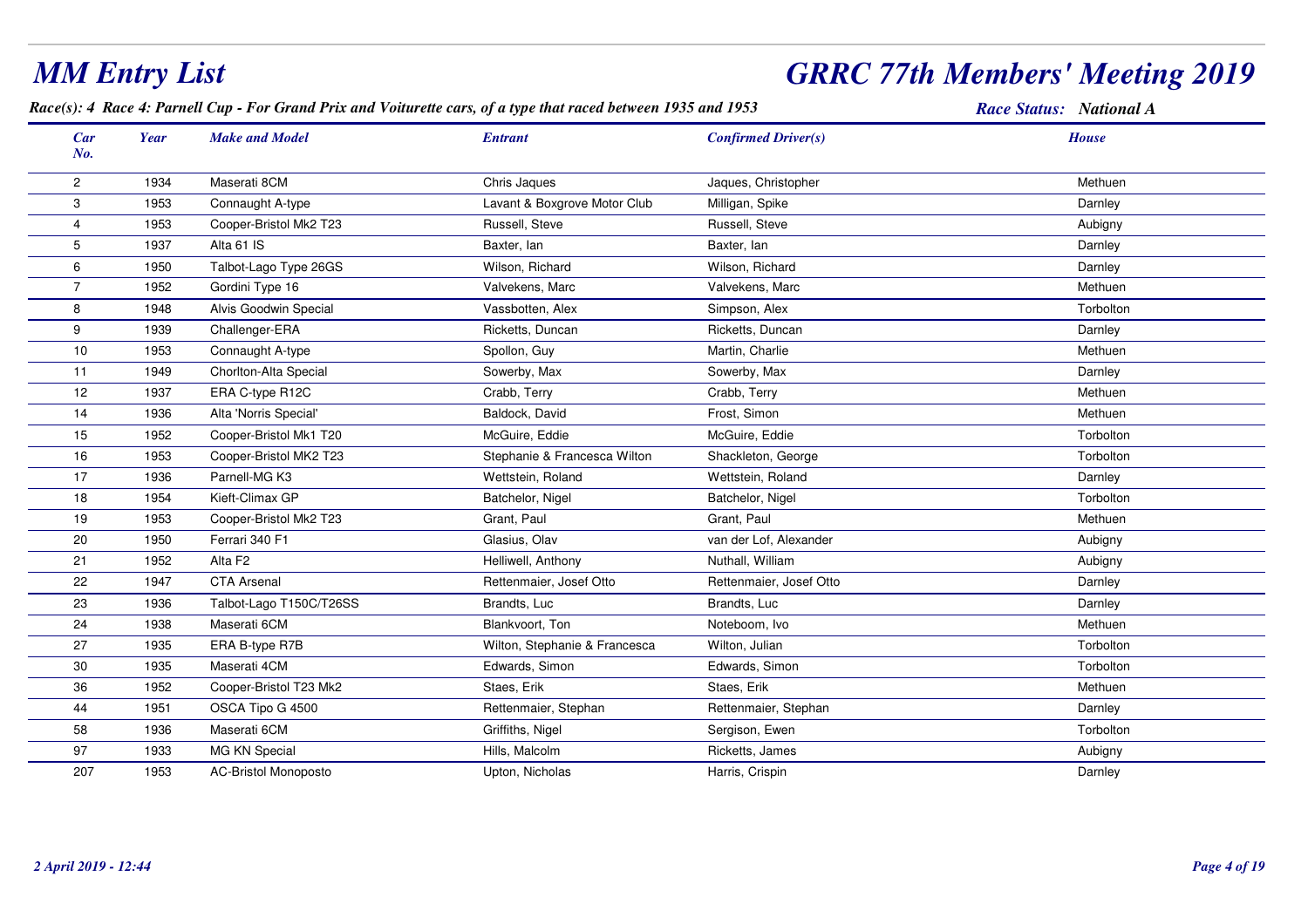## *GRRC 77th Members' Meeting 2019*

#### *Race(s): 5 Race 5: Derek Bell Cup - For 1-litre Formula 3 cars of a type that raced between 1964 and 1970*

| <b>Car</b><br>No.       | <b>Year</b> | <b>Make and Model</b> | <b>Entrant</b>      | <b>Confirmed Driver(s)</b> | <b>House</b> |
|-------------------------|-------------|-----------------------|---------------------|----------------------------|--------------|
| 1                       | 1967        | Brabham-Ford BT21     | Milicevic, Jon      | Milicevic, John            | Methuen      |
| $\overline{\mathbf{c}}$ | 1967        | Brabham-Ford BT21     | Crosthwaite, Oliver | Diffey, Simon              | Darnley      |
| 3                       | 1964        | Alexis-Ford Mk8 HF    | Bankhurst, lan      | Bankhurst, lan             | Aubigny      |
| 4                       | 1969        | Tecno-Ford '69        | Penrose, William    | Penrose, William           | Aubigny      |
| 5                       | 1964        | Lotus-Ford 31         | Thorpe, Andrew      | Waggitt, Jonathan          | Darnley      |
| $\overline{7}$          | 1970        | Brabham-Ford BT28     | Jones, Steve        | Jones, Steve               | Aubigny      |
| 8                       | 1970        | Chevron-Ford B15C     | Halliday, Martyn    | Halliday, Martyn           | Aubigny      |
| 12                      | 1969        | DeSanctis-Ford        | Waine, Paul         | Waine, Paul                | Torbolton    |
| 14                      | 1965        | Brabham-Ford BT15     | Etherington, Simon  | Etherington, Simon         | Methuen      |
| 16                      | 1968        | Brabham-Ford BT28     | Lamplough, Robs     | Mitchell, Ben              | Aubigny      |
| 17                      | 1970        | Chevron-Ford B17      | Mantle, Tony        | King, James                | Aubigny      |
| 22                      | 1970        | March-Ford 703        | Armer, Simon        | Armer, Simon               | Aubigny      |
| 24                      | 1969        | Chevron-Ford B15      | Timms, Jeremy       | Timms, Jeremy              | Darnley      |
| 25                      | 1966        | Brabham-Ford BT18     | Hibberd, Michael    | Hibberd, Andrew            | Torbolton    |
| 26                      | 1967        | Brabham-Ford BT21     | Seaman, Steve       | Seaman, Steve              | Methuen      |
| 41                      | 1968        | Lotus-Ford 41X        | Spagiarri, Enrico   | Spaggiari, Enrico          | Methuen      |
| 44                      | 1968        | <b>Tecno Ford</b>     | Hamilton, Peter     | Hamilton, Peter            | Methuen      |
| 57                      | 1969        | Chevron-Ford B15      | Haughton, Simon     | Haughton, Simon            | Aubigny      |
| 58                      | 1967        | Merlyn-Ford Mk10      | Lovett, Rachel      | Sergison, Ewen             | Methuen      |
| 61                      | 1970        | March-Ford 703        | Jarvis, Andy        | Jarvis, Andy               | Aubigny      |
| 63                      | 1966        | Brabham-Ford BT18A    | Widmer, Christoph   | Widmer, Christoph          | Methuen      |
| 65                      | 1968        | Brabham-Ford BT21A    | Thompson, Peter     | Thompson, Peter            | Methuen      |
| 67                      | 1970        | March-Ford 703        | Armstrong, Neil     | Armstrong, Neil            | Torbolton    |
| 77                      | 1970        | Chevron-Ford B17      | Derossi, Francois   | Derossi, Francois          | Aubigny      |
| 78                      | 1966        | Tecno-Ford            | Hayden, Andrew      | Hayden, Andrew             | Aubigny      |
| 82                      | 1969        | Tecno-Ford            | Mussa, Marcus       | Mussa, Marcus              | Darnley      |
| 91                      | 1969        | Merlyn-Ford Mk14      | Hughes, Stuart      | Hughes, Jonathon           | Torbolton    |
| 96                      | 1969        | Tecno-Ford            | De Silva, Harindra  | De Silva, Harindra         | Darnley      |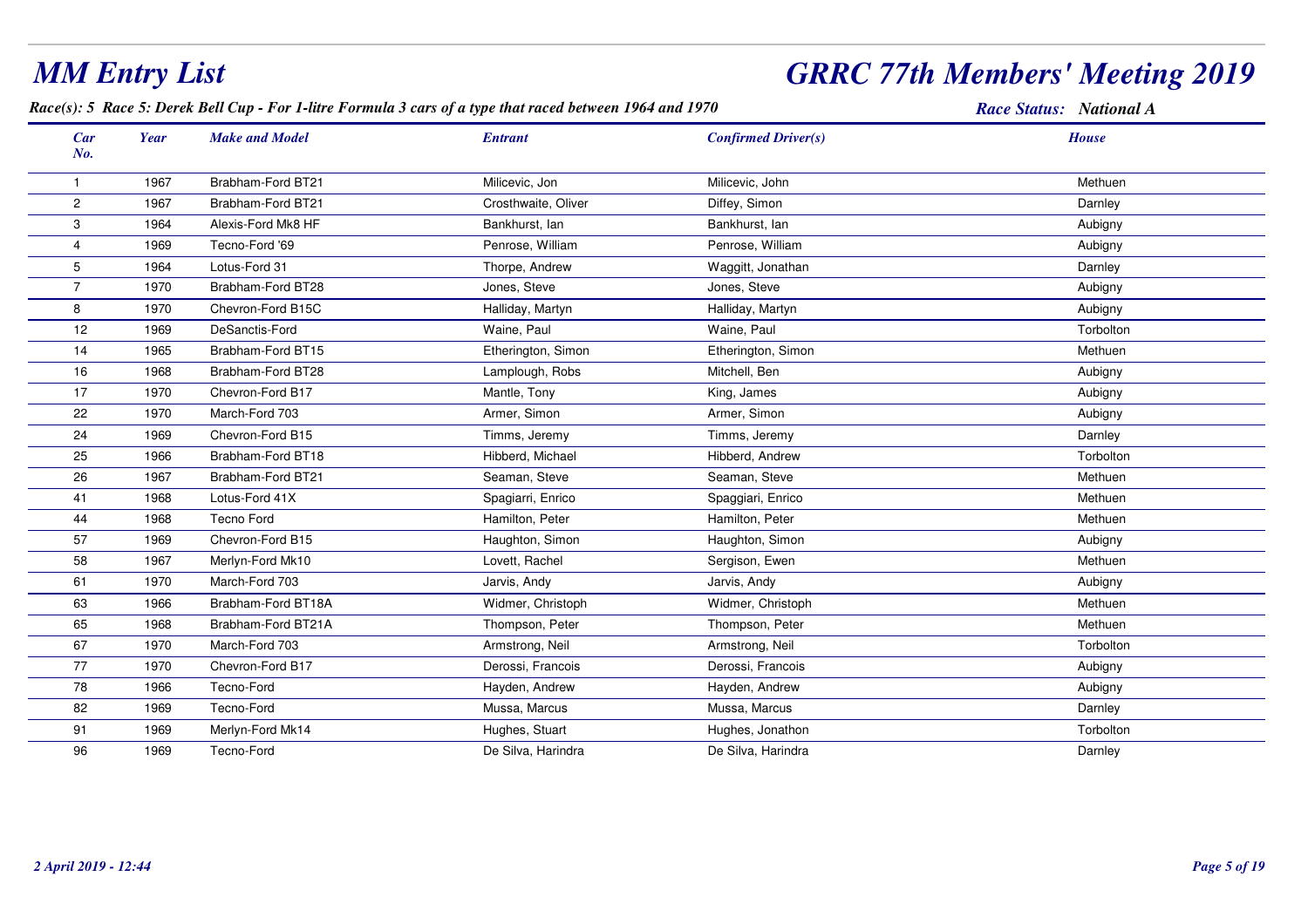#### *Race(s): 6 Race 6: Sheene Trophy - For Formula 750 motorcycles of a type that raced in the early 1970s Race Status: National Car Make and Model EntrantNo.Year Confirmed Driver(s) House*33 1970 Robinson Norton Norton Nullis, Ron Nullis, Ron Hillier, James Nullier, James Nullier, American Schoolton 41972 Seeley Mk2 Commando Wilson, Andrew Wilson, Richard Aubigny 88 1972 Rob North Triumph T150 **Eardley, Dorian Martin, Guy Darnley Darnley** Darnley 177 1971 Rob North Triumph T150 Perch, Ken Tonge, Stuart Tonge, Stuart Torbolton Torbolton 20 <sup>1970</sup> Triumph Dresda Degens, Dave Skipp, Roger Aubigny 24 <sup>1972</sup> Harley Davidson XR750TTT Randall, Brett Randal Aubigny Randall, Brett Randall, Brett Rubigny Randall, Brett Rubigny 30 <sup>1970</sup>0 Honda CR750 Cundle, Vince Cundle, Vince Cundle, Vince Cundle, Vince Cundle, Vince Cundle, Vince Cundle, Vince 33 <sup>1972</sup> Yamaha TR3 Lomas, Jimm Moore, Chris Moore, Chris Torbolton 377 1971 Triumph Bonneville New Smith, Gerald New Hunt, Max Shith, Server States and Darnley States and States and Darnley 411972 Rob North Triumph T150 Bowling, Paul Bowling, Paul Bowling, Paul Bowling, Paul Aubigny 422 1972 RPS Triumph Trident North Hornby, Andy Hornby, Andy Hornby, Andy Hornby, Andy Darnley Darnley 499 1969 Rickman Weslake-Metisse Hann, Richard Hann, Richard Hann, Richard Hann, Richard Hann, Richard Methuen 501972 Rob North Triumph T150 **Bowling, Paul Higlett, Graham** m Aubigny 544 1972 Seeley-Weslake Suite Steltner, Ian Steltner, Ian Steltner, Ian Steltner, Ian Steltner, Ian Steltner, Ian Steltner, Ian Steltner, Ian Steltner, Ian Steltner, Ian Steltner, Ian Steltner, Ian Steltner, Ian Steltner, Ia 63 <sup>1972</sup> Jim Lee Rickman Triumph Rickman 8VV Tyler, Chris Darnley Tyler, Chris Tyler, Chris Tyler, Chris Darnley 64 <sup>1972</sup>2 Rob North BSA Rocket 3 **Eardley, Dorian Barnies and Eardley, Dorian** Eardley, Dorian Darniey Darnley 677 1972 Hadleigh Honda Nullson, Chris Russell, Gordon Darnley Darnley Darnley Russell, Gordon Darnley Darnley Darnley 688 1970 Norton Atlas **Adams, Richard Russell, Michael Russell**, Michael Methuen Methuen 700 1969 Honda Smith Honda CR750 Smith, Andy Smith, Andy Wittey, Rob Number of School Darnley Darnley 74 <sup>1972</sup> Yamaha-Seeley 'Yamsel' TR3 O'Brien, Jamie O'Brien, Jamie Darnley 788 1969 Rob North BSA Rocket 3 **Izzard, Nick Stimpson, Dean** Stimpson, Dean Methuen Methuen 799 1971 Rob North Triumph T150 **In the Late of Late Accept Accept Accept** Clarke, Keith Methuen Methuen Methuen

2 Rob North Triumph **Example 2** Dollittle, Mike Nike Dollittle, Mike Dollittle, Mike Torbolton

## *GRRC 77th Members' Meeting 2019*

96

<sup>1972</sup>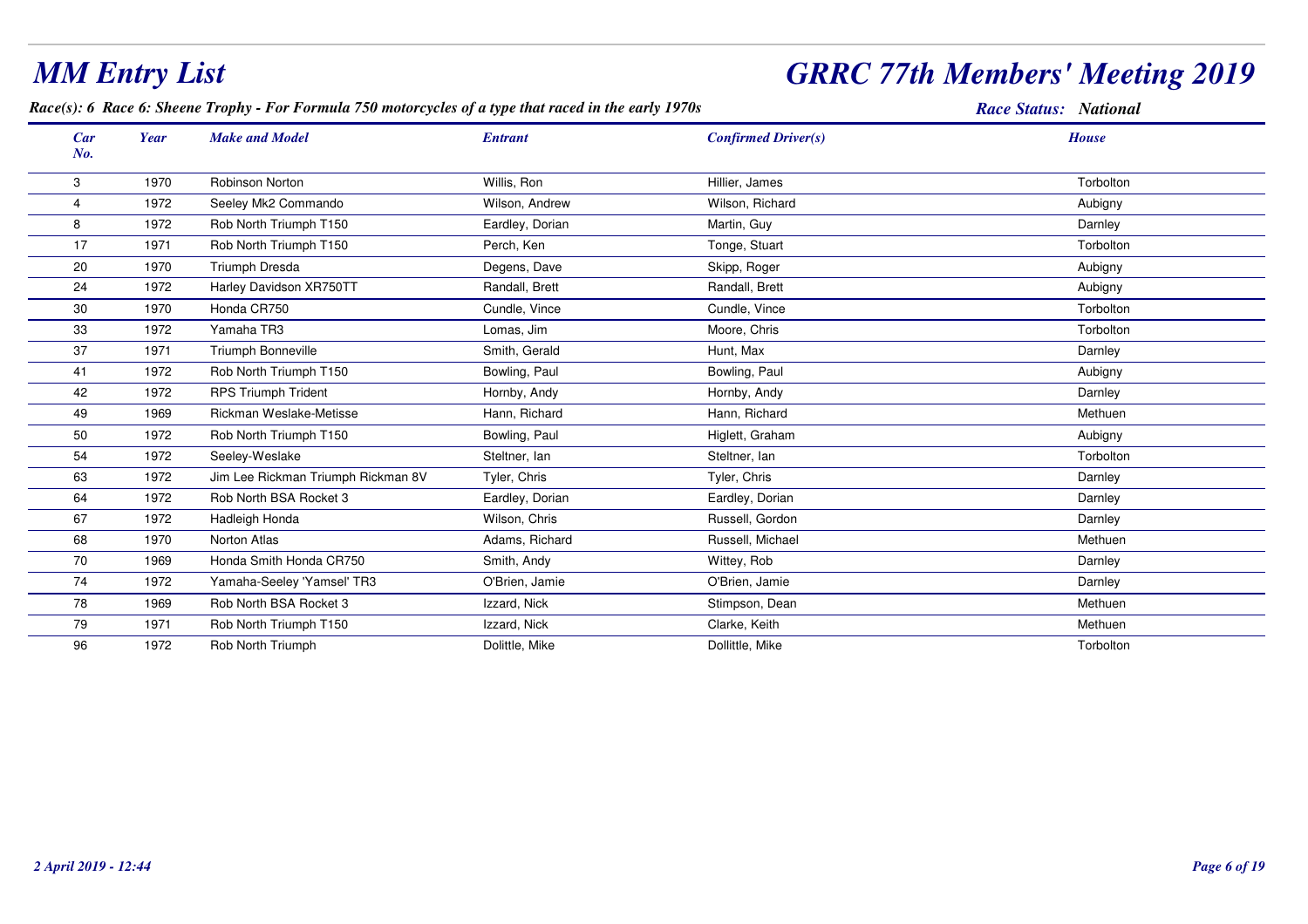| <b>MM Entry List</b> |      |                                                                                                                    |                        | <b>GRRC 77th Members' Meeting 2019</b> |                         |
|----------------------|------|--------------------------------------------------------------------------------------------------------------------|------------------------|----------------------------------------|-------------------------|
|                      |      | Race(s): 7 Race 7: Tony Gaze Trophy - For road-going sports and GT cars of a type that raced between 1954 and 1959 |                        |                                        | Race Status: National A |
| Car<br>No.           | Year | <b>Make and Model</b>                                                                                              | <b>Entrant</b>         | <b>Confirmed Driver(s)</b>             | <b>House</b>            |
| $\mathbf 1$          | 1959 | Jaguar XK150 FHC                                                                                                   | Keith-Lucas, Claire    | Keith-Lucas, Andrew                    | Aubigny                 |
| $\overline{2}$       | 1959 | Triumph TR3S                                                                                                       | Hogan, Paul            | Ryan, Chris                            | Darnley                 |
| 3                    | 1957 | Porsche 356 Speedster                                                                                              | de Reguero, Alexis     | de Reguero, Alexis                     | Aubigny                 |
| 4                    | 1959 | Daimler SP250                                                                                                      | Abel, John             | Shepherd, Murray                       | Darnley                 |
| 5                    | 1957 | Porsche 356A Coupé                                                                                                 | Pead, Thomas           | Pead, Thomas                           | Torbolton               |
| 6                    | 1954 | Austin Healey 100/4                                                                                                | Blanpain, Olivier      | Blanpain, Olivier                      | Darnley                 |
| $\overline{7}$       | 1954 | Triumph TR2                                                                                                        | Fender, Neil           | Broad, Guy                             | Aubigny                 |
| 9                    | 1959 | Morgan Plus Four                                                                                                   | Paul, Malcolm          | Paul, Malcolm                          | Torbolton               |
| 11                   | 1958 | Ferrari 250 GT Tour de France                                                                                      | Taylor-Smith, Kim      | Taylor-Smith, Kim                      | Aubigny                 |
| 14                   | 1954 | Aston Martin DB2/4                                                                                                 | Reichman, Marek        | Reichman, Marek                        | Darnley                 |
| 18                   | 1959 | Lotus <sub>7</sub>                                                                                                 | Winchester, Nigel      | Wilson, Sam                            | Methuen                 |
| 20                   | 1955 | Austin-Healey 100/4                                                                                                | Abecassis, Jonathan    | Abecassis, Jonathan                    | Torbolton               |
| 24                   | 1959 | Maserati 3500GT                                                                                                    | Rosina, Stefano        | Rosina, Stefano                        | Torbolton               |
| 25                   | 1954 | Aston Martin DB2/4                                                                                                 | Ruddell, Nick          | Ruddell, Nick                          | Torbolton               |
| 26                   | 1958 | MG A Twin Cam                                                                                                      | Ellis, Mark            | Ellis, Mark                            | Torbolton               |
| 27                   | 1957 | <b>AC Ace-Bristol</b>                                                                                              | Shepherd, Andy         | Shepherd, Andy                         | Methuen                 |
| 31                   | 1958 | MG A Twin Cam                                                                                                      | Van Dyke, Edward       | Wilks, Chris                           | Torbolton               |
| 32                   | 1958 | MG A Twin Cam 'Le Mans'                                                                                            | Daniell, Mark          | Daniell, Mark                          | Torbolton               |
| 38                   | 1953 | Austin-Healey 100 Coupé                                                                                            | Darcey, Michael        | Woolmer, Richard                       | Aubigny                 |
| 44                   | 1954 | Austin-Healey 100M                                                                                                 | Thorne, Mike           | Thorne, Mike                           | Methuen                 |
| 49                   | 1957 | Aston Martin DB2/4 GT MkIII                                                                                        | Woodgate, Chris        | Woodgate, Chris                        | Darnley                 |
| 54                   | 1956 | AC Aceca                                                                                                           | Winterbourne, Neil     | Finburgh, Nick                         | Darnley                 |
| 56                   | 1956 | Porsche 356 Speedster                                                                                              | Ostmann, Heiko         | Ostmann, Heiko                         | Aubigny                 |
| 62                   | 1958 | Porsche 356A Speedster                                                                                             | Moyes, Jeff            | Moyes, Jeff                            | Darnley                 |
| 63                   | 1958 | Jaguar XK150 FHC                                                                                                   | Gordon, Marc           | Gordon, Marc                           | Darnley                 |
| 68                   | 1955 | Mercedes-Benz 300SL 'Gullwing'                                                                                     | <b>IWC Racing Team</b> | Coulthard, David                       | Methuen                 |
| 107                  | 1955 | Morgan Plus Four                                                                                                   | Richards, Rupert       | Richards, Rupert                       | Darnley                 |
| 234                  | 1955 | <b>AC Ace-Bristol</b>                                                                                              | Aldridge, Mark         | Aldridge, Mark                         | Darnley                 |
| 298                  | 1954 | <b>AC Ace-Bristol</b>                                                                                              | Gray, Steve            | Gray, Steve                            | Darnley                 |
| 621                  | 1957 | AC Aceca                                                                                                           | Sarrailh, Fabien       | Sarrailh, Fabien                       | Darnley                 |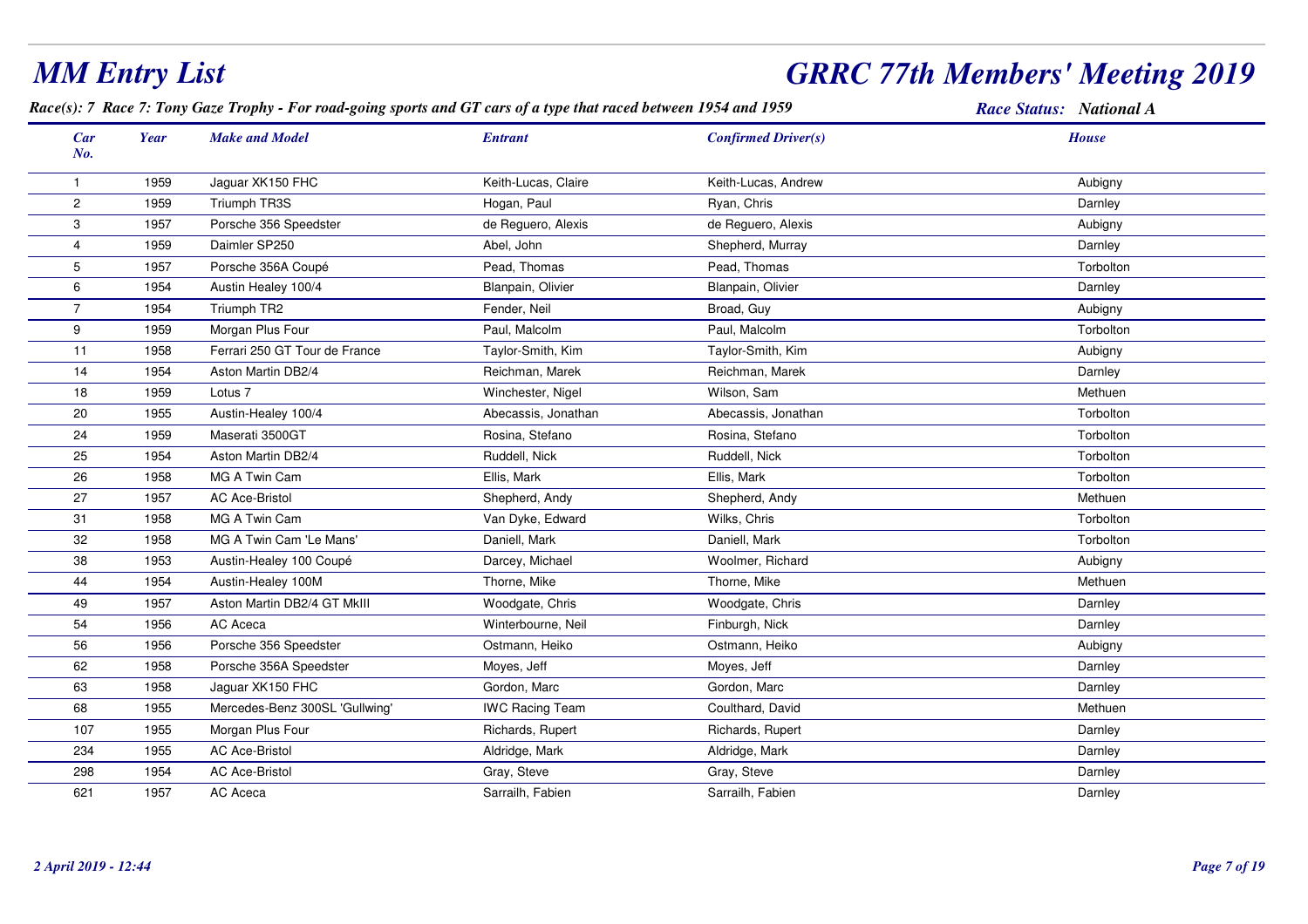## *GRRC 77th Members' Meeting 2019*

*Race(s): 8 Race 8: John Duff Trophy - For Vintage sports racing cars of a type that raced prior to 1930*

| <b>Car</b><br>No. | Year     | <b>Make and Model</b>             | <b>Entrant</b>     | <b>Confirmed Driver(s)</b> | <b>House</b> |
|-------------------|----------|-----------------------------------|--------------------|----------------------------|--------------|
| -1                | 1929     | Bentley 4 1/2-Litre 'Blower'      | Overington, Martin | Overington, Martin         | Darnley      |
| $\overline{2}$    | 1924     | Bentley 3/4 1/2 Litre             | Ward, Steve        | Ward, Steve                | Darnley      |
| 3                 | 1925     | Bentley 3 Litre                   | Welch, Sebastian   | Welch, Sebastian           | Methuen      |
| 4                 | 1930 typ | <b>Invicta Low Chassis</b>        | Brown, Alan        | Brown, Rory                | Aubigny      |
| 5                 | 1926     | Bugatti Type 37                   | Baldy, Hugo        | Baldy, Hugo                | Darnley      |
| 6                 | 1924     | Bentley 4 1/2 Litre               | Jarvis, Nick       | Jarvis, Nick               | Aubigny      |
| $\overline{7}$    | 1925     | <b>Bentley Speed Model</b>        | Graham, Gareth     | Graham, Gareth             | Torbolton    |
| 8                 | 1926     | Bugatti Type 39A                  | Trouillard, Franck | Rondoni, Raphäel           | Methuen      |
| 9                 | 1926     | Bentley 3 Litre Le Mans           | Sielecki, Daniel   | Sielecki, Mathias          | Aubigny      |
| 10                | 1925     | Bentley 3 Litre Le Mans           | Turner, Jonathan   | Medcalf, William           | Torbolton    |
| 11                | 1925     | <b>Bentley Speed Model</b>        | Collings, Ben      | Collings, Ben              | Torbolton    |
| 12                | 1928     | Frazer Nash Super Sports          | Ng, Yushan         | Ng, Yushan                 | Darnley      |
| 14                | 1925     | Vauxhall 30-98 Brooklands Special | Fisken, Gregor     | Fisken, Gregor             | Torbolton    |
| 15                | 1928     | Frazer Nash Super Sports          | Champion, Philip   | Champion, Philip           | Darnley      |
| 16                | 1930     | Lagonda 2 Litre Sports            | Parker, Tim        | Parker, Tim                | Torbolton    |
| 17                | 1930     | Aston Martin International        | Wood, Mark         | Wood, William              | Torbolton    |
| 18                | 1928     | Lea Francis Hyper                 | Brewster, Jeremy   | Brewster, Jeremy           | Methuen      |
| 19                | 1928     | <b>Riley Brooklands</b>           | Emmerling, Ralf    | Emmerling, Ralf            | Aubigny      |
| 20                | 1930     | Mercedes-Benz 710 SSK             | Dressel, Dieter    | Dressel, Philipp           | Methuen      |
| 21                | 1930     | Talbot AV 90 'Brooklands'         | Slijpen, Lucas     | Slijpen, Lucas             | Methuen      |
| 22                | 1929     | <b>Riley Brooklands</b>           | Temple, Clive      | Temple, Clive              | Aubigny      |
| 23                | 1929     | <b>Riley Brooklands</b>           | Standing, Ian      | Standing, lan              | Torbolton    |
| 24                | 1926     | Sunbeam 3 Litre Supersports       | McWilliam, Craig   | McWilliam, Craig           | Aubigny      |
| 25                | 1929     | Talbot AV90                       | Montague, Adrian   | Polson, John               | Darnley      |
| 26                | 1930     | Bentley 4 1/2 litre Le Mans       | Kyvalova, Katarina | Kyvalova, Katarina         | Methuen      |
| 27                | 1928     | Alvis FWD Le Mans                 | Hayward, Mark      | Hayward, Mark              | Torbolton    |
| 28                | 1925     | Vauxhall 30-98 OE                 | Jones, Adam        | Jones, Adam                | Torbolton    |
| 29                | 1927     | Invicta 4 1/2 Litre High Chassis  | Swete, Trevor      | Swete, Trevor              | Aubigny      |
| 46                | 1925     | Bugatti Type 35A                  | Bewley, Philip     | Bewley, Philip             | Darnley      |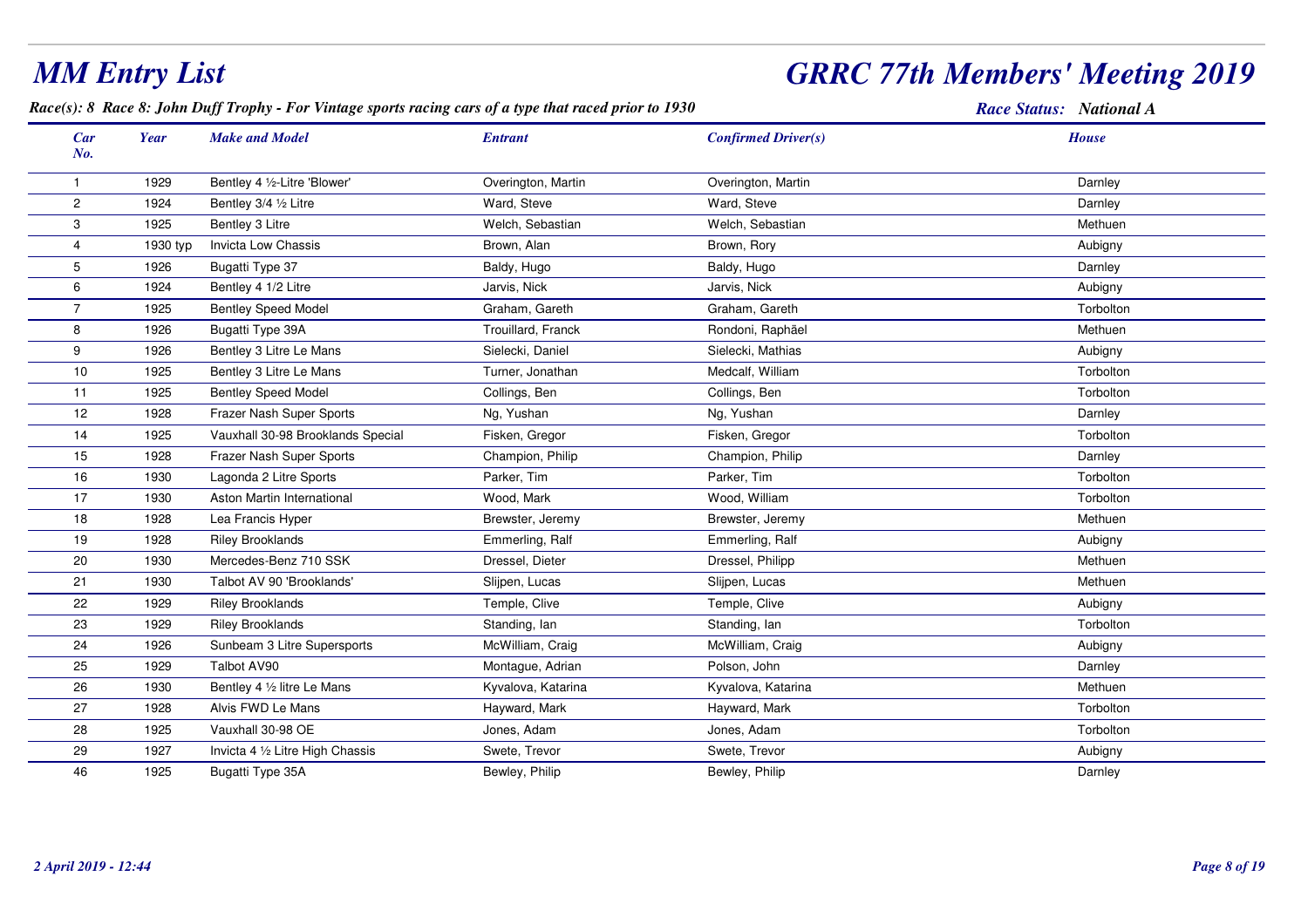#### *MM Entry List GRRC 77th Members' Meeting 2019Race(s): 9 Race 9: Graham Hill Trophy - For closed-cockpit GT cars and prototypes in the spirit of the RAC TT races, 1960-64 Race Status: National ACar Make and Model EntrantNo.Year Confirmed Driver(s) House*1 <sup>1963</sup> Aston Martin DP214 Friedrichs, Wolfgang Friedrichs, Wolfgang/Hadfield, Simon Aubigny 21964 AC Cobra 289 **Hinderer, Michael Hinderer, Michael Hinderer**, Michael/Stretton, Martin Aubigny 31963 AC Cobra **Xampiga AC Cobra AC Cobra AC Cobra AC AC AC ACC** Now Young, Malcolm Minassian, Nicolas/Reid, Anthony Minassian, Aubigny 4 <sup>1966</sup> Ferrari 275 GTB/CGaye, Vincent **Gaye, Vincent/Twyman, Joe Caye, Accepted** Methuen 5 <sup>1964</sup> Bizzarrini 5300GTT School Glasius, Olav van der Lof, Alexander Van der Loften Aubigny Aubigny 6 <sup>1965</sup> Iso Grifo A3/CBrooks, Steve and Aubigny Brooks, Steve/Mitchell, Ben and Aubigny and Aubigny Aubigny 7 <sup>1963</sup> Jaguar E-type semi lightweight Michael, Costas Michael, Costas/Young, John Torbolton 81964 Sunbeam Lister Tiger **Eckford, Tony** Eckford, Tony Beighton, Chris/Greensall, Nigel Sunbeam Lister Torbolton 9 <sup>1965</sup> Chevrolet Corvette Sting Ray Davies, Craig Davies, Craig/Newall, Andrew Methuen 100 1964 Chevrolet Corvette Sting Ray Jarvis, Nick Blomqvist, Stig/Jarvis, Nick Aubigny 11 <sup>1965</sup> Ford Shelby Mustang GT350 Alexander, TomAlexander, Tom/Mitchell, Jack Torbolton<br>
Fisken, Gregor/Hancock, Sam Methuen 121962 Jaguar E-type 'semi-lightweight spec' Ziegler, Stefan m Methuen 14 <sup>1961</sup> Jaguar E-type FHCMeins, Richard **Bentley, Andrew/Meins, Richard** Books, Torbolton 151965 Lotus Elan 26R Shapecraft Solomons, Richard Ellis, Robin/Solomons, Richard Methuen 16 <sup>1965</sup> Lotus Elan 26RBankhurst, Ian and Bankhurst, Ian/Bernberg, Robi and Bankhurst, Ian/Bernberg, Robi 17 <sup>1965</sup> Porsche 904 Carrera GTSClark, David Clark, David/Kadoorie, Phillip Methuen Methuen 18 <sup>1964</sup> Porsche 904 Carrera GTSBecker, Rainer Methuen Becker, Rainer/Bell, Derek Methuen Methuen Methuen 200 1965 TVR Griffith Spiers, John Needell, Tiff/Spiers, John Needell, Spiers, Spiers, Spiers, Spiers, Spiers, Spiers, Spiers, Spiers, Spiers, Spiers, Spiers, Spiers, Spiers, Spiers, Spiers, Spiers, Spiers, Spiers, Spiers, S 23 <sup>1963</sup> Lotus Elan 26RHancock, Anthony **Hancock, Anthony/Nichols, Steve** Aubigny Aubigny 24 <sup>1965</sup> Ford Shelby Mustang GT350 Dimitriadis, Don Dimitriadis, Don/Parrish, Chad Torbolton 27 <sup>1965</sup> Ford Shelby Mustang GT350 Sleep, Nicholas Sleep, Nicholas/Wykeham, Joel Darnley 331963 Jaguar E-type 'semi-lightweight' Minshaw, Jon Keen, Phil/Minshaw, Jon Torbolton Torbolton 47 <sup>1964</sup>Shelby Cobra Shepherd, Bill Shepherd, Bill Darnley Dumas, Romain/Shepherd, Bill Darnley 71 <sup>1964</sup> Porsche 904 Carrera GTS Barron, Jason Barron, Jason/Graham, Stuart Torbolton 801965 Chevrolet Corvette Sting Ray Morley, Clive Morley, Clive Morley, Clive/Morley, James Chevrolet Corvette Sting Ray 822 1964 Ginetta G10 Chroman Chroman Feathers Motor Sport Ltd Guess, James/Hilliard, James Chroman Aubigny 84 <sup>1963</sup> Jaguar E-type lightweight Gomm, Read Gomm, Read/Keith-Lucas, Andrew86 <sup>1964</sup>4 TVR Griffith 400 **Music Constant Constant Constant Music Constant Constant Constant Constant Constant Torbolton** 1111964 Ferrari 250 GTO/64 **Ferrari 250 GTO/64** Roelofs, Piet **Cottingham, James/Pastorelli, Nicky** Ferrari 250 GTO/64 161 <sup>1965</sup> Lotus Elan 26RHaddon, Andrew **Methuen** Haddon, Andrew/Smith, Guy **Methuen** Methuen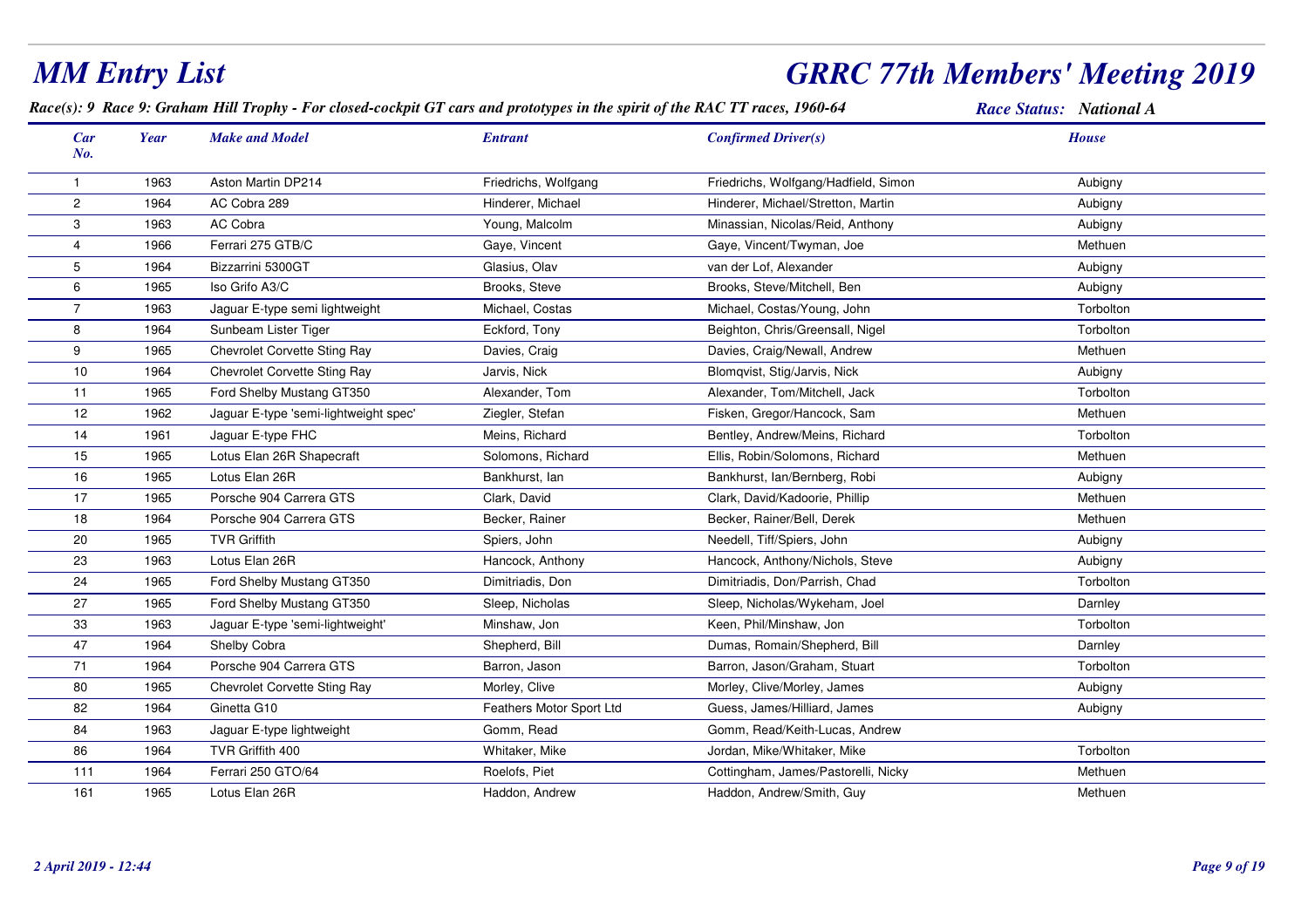#### *Race(s): 10 Race 10: Gerry Marshall Sprint - For Group 1 saloon cars of a type that raced between 1970 and 1982 Race Status: National ACar Make and Model EntrantNo.Year Confirmed Driver(s) House*11984 Rover 3500 SD1 (SANYO) **Solution State State Aubigny** Jarvis, Nick TBC, TBC, TBC, Aubigny Aubigny Aubigny 21979 Chevrolet Camaro Z28 (BASTOS) Clark, David Clark, David Clark, David Clark, David Clark, Outlook Clark, David 31974 Triumph Dolomite Sprint (BROADSPEED) Brooks, Robert March, Charlie Methuen Methuen Methuen 4 <sup>1980</sup> Ford Capri III 3.0S (TRIPLEX) Caie, Stuart Caie, Stuart Methuen 5 <sup>1981</sup>Ford Capri III 3.0S (TRACK MARSHALL) Scarborough, Graham Scarborough, Graham<br>Wood, James m Darnley 61980 Rover 3500 SD1 (PATRICK MOTORSPORT) Brooks, Robert Wood, James Wood, James Methuen 7 <sup>1970</sup>Chevrolet Camaro Z28 (SIMONIZ) Young, John Young, John Young, Jack Young, Jack Methuen 8 <sup>1979</sup> Ford Capri III 3.0S (AUTOCAR) Whitaker, Mike Whitaker, Mike Torbolton 10 <sup>1981</sup> Ford Escort RS2000 (CASTROL) Michael, Kerry Michael, Kerry Torbolton 111974 Chevrolet Camaro Z28 (FABERGE) Garrett, Nigel Garrett, Garrett, Nigel Garrett, Nigel Garrett, Nigel Darnley 121980 Rover 3500 SD1 (TRIPLEX) Brindle, Adam m Brindle, Adam Brindle, Adam Methuen 141980 Ford Capri III 3.0S (BASTOS) **Meins, Richard Meins, Richard Meins, Richard** Meins, Richard Torbolton 155 1970 Ford Mustang Boss 302 Davies, Craig Davies, Craig Davies, Craig Davies, Craig Davies, Craig Davies, Craig Davies, Craig Davies, Craig Davies, Craig Davies, Cra 161981 Rover 3500 SD1 (PATRICK MOTORSPORT) Jarvis, Nick Jarvis, Nick Jarvis, Nick Jarvis, Nick Aubigny 17 <sup>1969</sup> Ford Mustang Boss 302 Bill Shepherd Mustang Ltd Shepherd, Bill Darnley 25 <sup>1977</sup>7 BMW 530i (UFO JEANS) The Sadler Family Padmore, Nicholas Aubigny Aubigny 261973 Triumph Dolomite Sprint (WORKS BL) Drabble, Simon Drabble, Simon Drabble, Simon Darnley 27 <sup>1981</sup> Ford Escort RS2000 (MARLBORO) Christoforou, Pantelis Christoforou, Pantelis Methuen 288 1978 Chevrolet Camaro Z28 (EUMIG) Reid, Grant Tetley, Jack Tetley, Jack Torbolton Chevrolet Camaro Z28 (EUMIG) 33 <sup>1978</sup> Ford Capri III 3.0S (FABERGE) Lindsay, Ludovic Lindsay, Ludovic Darnley 401980 Toyota Corolla 1600GT Coupe (TOYOTA GB) Green, David Green, Matt Green, Matt Green, Matt Darnley 411980 Ford Fiesta (DATAPOST) and Some Jose, Phillip Burgess, Tom Burgess, Tom m Methuen 44 <sup>1979</sup> Volkswagen Mk1 Golf GTI (MORRIS VULCAN) Morris, JimMorris, Jim<br>
Parry, Nigel<br>
Parry, Nigel<br>
Minshaw, Jason Torbolton 521980 Ford Escort RS2000 (JÄGERMEISTER) Parry, Nigel Minshaw, Jason Minshaw, Jason Parry, Darnley 601979 Mini 1275 GT (PATRICK MOTORSPORT) Swiftune Swift, Nick Swift, Nick Swift, Nick Methuen 611980 Ford Fiesta (DATAPOST) Alan Mann Racing Coodliff, Simon The Second Second Torbolton Coodliff, Simon Torbolton 631978 Mini 1275 GT (JON MOWATT) Burnett, Mark Burnett, Mark Burnett, Mark Burnett, Mark Torbolton 72 <sup>1980</sup>Mini 1275 GT (P J GREEN) LYeomans & J Brooks Brooks, Jason Brooks, Jason Aubigny 771982 Austin Metro HLS 1300 Harrison, Malcolm m Methuen Harrison, Malcolm **Methuen** Methuen Methuen 123<sup>1978</sup> Ford Capri III 3.0S (GITANES) Wood, Ric Wood, Ric Aubigny

# *MM Entry List*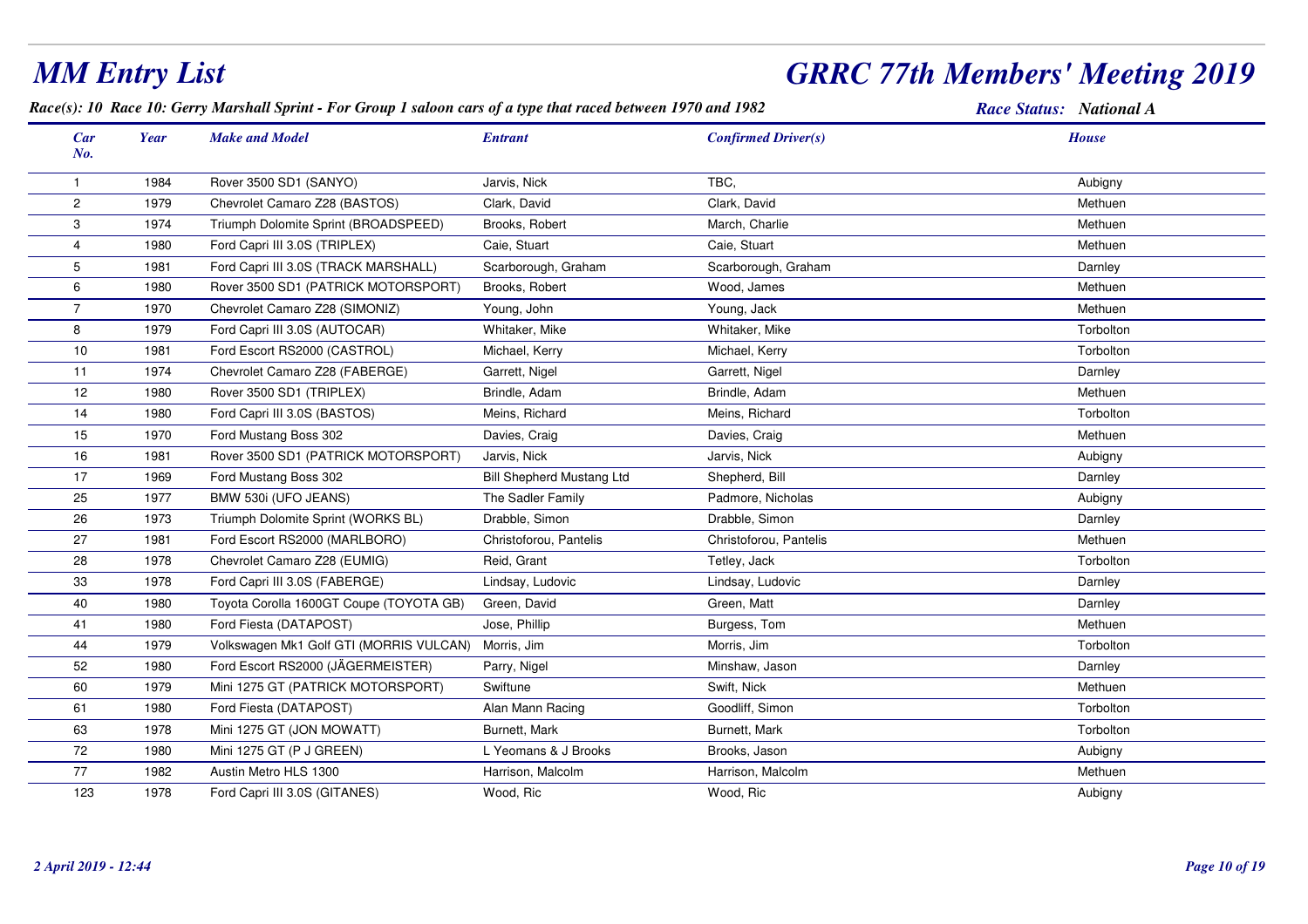## *GRRC 77th Members' Meeting 2019*

#### *Race(s): 11 Race 11: S.F. Edge Trophy - For Edwardian Specials of a type that raced up to 1923*

| Car<br>No.     | <b>Year</b> | <b>Make and Model</b>          | <b>Entrant</b>                 | <b>Confirmed Driver(s)</b> | <b>House</b> |
|----------------|-------------|--------------------------------|--------------------------------|----------------------------|--------------|
|                | 1923        | Alfa Romeo RLTF                | Mann, Ellie                    | Mann, Christopher          | Torbolton    |
| 2              | 1913        | Benz 200 'Hornsted'            | Dressel, Philipp               | Dressel, Philipp           | Methuen      |
| 3              | 1909        | Benz 200HP "Blitzen Benz"      | Auto & Technik Museum Sinsheim | Collings, Ben              | Torbolton    |
| $\overline{4}$ | 1914        | Sunbeam Tourist Trophy         | Pellett, Nicholas              | Pellett, Nicholas          | Methuen      |
| 5              | 1906        | Bianchi 28/40                  | Roberts, Peter                 | Roberts, Luke              | Methuen      |
| 6              | 1908        | Brasier Voiture de Course      | Wilson, Peter                  | Wilson, Peter              | Torbolton    |
| $\overline{7}$ | 1903        | Mercedes 60hp                  | Graham, Gareth                 | Graham, Gareth             | Torbolton    |
| 8              | 1912        | Bugatti T16 5-litre            | Sielecki, Carlos               | Sielecki, Mathias          | Aubigny      |
| 9              | 1922        | Bentley 3-litre 'TT'           | Frankel, Richard               | Frankel, Andrew            | Darnley      |
| 10             | 1918        | Fafnir Hall-Scott Special      | Lachlan, Guy                   | Lachlan, Guy               | Aubigny      |
| 11             | 1907        | <b>Mors</b>                    | Dyer, Niall                    | Dyer, Niall                | Aubigny      |
| 12             | 1913        | Vauxhall Viper Special         | Lees, Tony                     | Lees, Tony                 | Darnley      |
| 13             | 1913        | <b>Talbot 25/50</b>            | Jones, David                   | Polson, John               | Methuen      |
| 14             | 1911        | <b>Austin Hall Scott</b>       | Way, Edward                    | Way, Edward                | Aubigny      |
| 15             | 1917        | Hudson Super Six               | Collins, James                 | Collins, James             | Torbolton    |
| 16             | 1912        | Sunbeam 12/16                  | Black, Richard                 | Black, Marcus              | Darnley      |
| 17             | 1909        | Lorraine De Dietrich 130hp     | Scaldwell, Richard             | Scaldwell, Richard         | Methuen      |
| 18             | 1913        | Monarch Special                | Pittaway, Duncan               | Walker, Mark               | Torbolton    |
| 19             | 1910        | Fiat S61                       | Evans, William                 | Evans, William             | Torbolton    |
| 20             | 1922        | Bugatti Brescia                | Dyer, Rebekkah                 | Diffey, Simon              | Aubigny      |
| 21             | 1904        | <b>Gladiator Course</b>        | Bessade, Paul-Emile            | Bessade, Samuel            | Methuen      |
| 22             | 1914        | Peugeot Indianapolis           | Dutton, Ivan                   | Dutton, Ivan               | Methuen      |
| 23             | 1904        | Pope-Toledo Gordon Bennett     | Rodney "Hicky" Hickling        | Hubbard, Rob               | Aubigny      |
| 24             | 1911        | SCAT Type C Racer Targa Florio | Howe-Davies, Andrew            | Howe-Davies, Andrew        | Methuen      |
| 25             | 1916        | Sunbeam 'Indianapolis'         | Majzub, Julian                 | Majzub, Julian             | Darnley      |
| 27             | 1912        | De Dion Bouton Curtis Ox       | Murray, Leslie                 | Murray, Leslie             | Aubigny      |
| 28             | 1923        | Bugatti Type 13 Brescia        | Rose, Jonathan                 | Rose, Jonathan             | Methuen      |
| 29             | 1913        | Theophile Schneider Aero       | Hildyard, Nicholas             | Walker, Hughie             | Aubigny      |
| 76             | 1911        | Fiat S76                       | Pittaway, Duncan               | Pittaway, Duncan           | Torbolton    |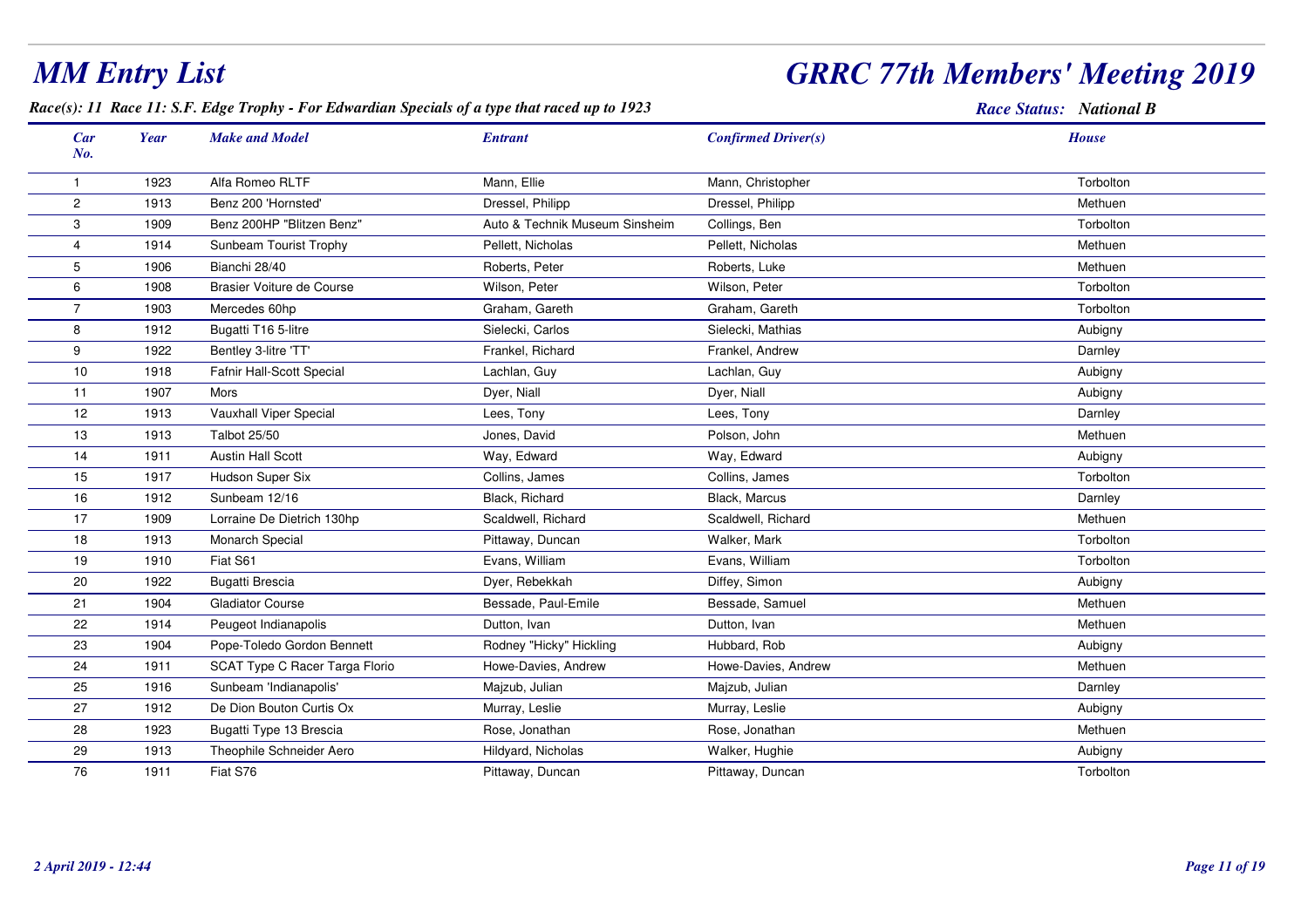## *GRRC 77th Members' Meeting 2019*

#### *Race(s): 14 Race 14: Gurney Cup - For sports prototypes of a type that raced between 1960 and 1966*

| Car            | <b>Year</b> | <b>Make and Model</b>      | <b>Entrant</b>            | <b>Confirmed Driver(s)</b> | <b>House</b> |
|----------------|-------------|----------------------------|---------------------------|----------------------------|--------------|
| No.            |             |                            |                           |                            |              |
| $\mathbf{1}$   | 1966        | Porsche 910                | Sadlowski, Dirk           | Sadlowski, Dirk            | Darnley      |
| $\overline{c}$ | 1964        | Lotus-Ford 23B             | Fennell, Nick             | Fennell, Nick              | Aubigny      |
| 3              | 1963        | Elva-BMW Mk7S              | Owen, Andrew              | Owen, Mark                 | Torbolton    |
| $\overline{4}$ | 1965        | Ford GT40                  | Davies, Craig             | Davies, Craig              | Methuen      |
| 5              | 1966        | Ford GT40                  | Simon Hadfield            | Folch-Rusinol, Joaquín     | Aubigny      |
| 6              | 1962        | Penske Zerex Special       | Heacock, Greg             | Heacock, Gregory           | Aubigny      |
| $\overline{7}$ | 1963        | Lotus-Ford 23B             | Goodwin, Chris            | Goodwin, Chris             | Darnley      |
| 8              | 1961        | <b>Fred Davies Special</b> | Peukert, Rainer           | Schleifer, Peter           | Torbolton    |
| 9              | 1964        | Ford GT40 Prototype        | Meins, Richard            | Meins, Richard             | Torbolton    |
| 11             | 1965        | Ford GT40                  | Bryant, Oliver            | Bryant, Oliver             | Torbolton    |
| 12             | 1963        | Brabham BT5                | Thomas, Sam               | Thomas, Sam                | Aubigny      |
| 14             | 1965        | Ford GT40                  | Racing Team Holland       | Hugenholtz, John           | Methuen      |
| 15             | 1965        | McLaren-Chevrolet M1A      | Winter, Harms             | Winter, Harms              | Torbolton    |
| 16             | 1964        | Pandora-BMC                | Prill, Andy               | Prill, Andy                | Methuen      |
| 17             | 1963        | Crossle-BMW Mk7S           | Black, Arnie              | Black, Arnie               | Aubigny      |
| 18             | 1964        | Elva-BMW Mk7S              | Malone, Mike              | Malone, Mike               | Torbolton    |
| 19             | 1962        | Lotus-Oldsmobile 19        | Tolman, Christopher       | Dolby, Craig               | Aubigny      |
| 20             | 1968        | Porsche 910                | Becker, Rainer            | Becker, Rainer             | Methuen      |
| 21             | 1966        | Porsche 906                | Trouillard, Franck        | Trouillard, Franck         | Methuen      |
| 22             | 1963        | Lotus-Ford 23B             | Adams, Nick               | Adams, Nick                | Methuen      |
| 23             | 1963        | Lotus-Ford 23B             | <b>Classic Team Lotus</b> | Kubota, Katsuaki           | Torbolton    |
| 25             | 1964        | Lotus-Ford 23B             | Hibberd, Michael          | Hibberd, Andrew            | Torbolton    |
| 29             | 1963        | Cooper-Ford T61 'Monaco'   | Ahlers, Keith             | Ahlers, Keith              | Methuen      |
| 36             | 1967        | Porsche 910                | Rudolph, Juergen          | Bruschnik, Uwe             | Torbolton    |
| 44             | 1964        | McLaren-Chevrolet M1A      | Bladon, John              | Bladon, John               | Aubigny      |
| 52             | 1964        | Crossle-Oldsmobille Mk5S   | Monson, John              | Monson, John               | Methuen      |
| 60             | 1963        | Lotus-Ford 23B             | Hayden, Andrew            | Hayden, Andrew             | Aubigny      |
| 97             | 1965        | McLaren-Chevrolet M1A      | Wareing, Andrew           | Wareing, Andrew            | Methuen      |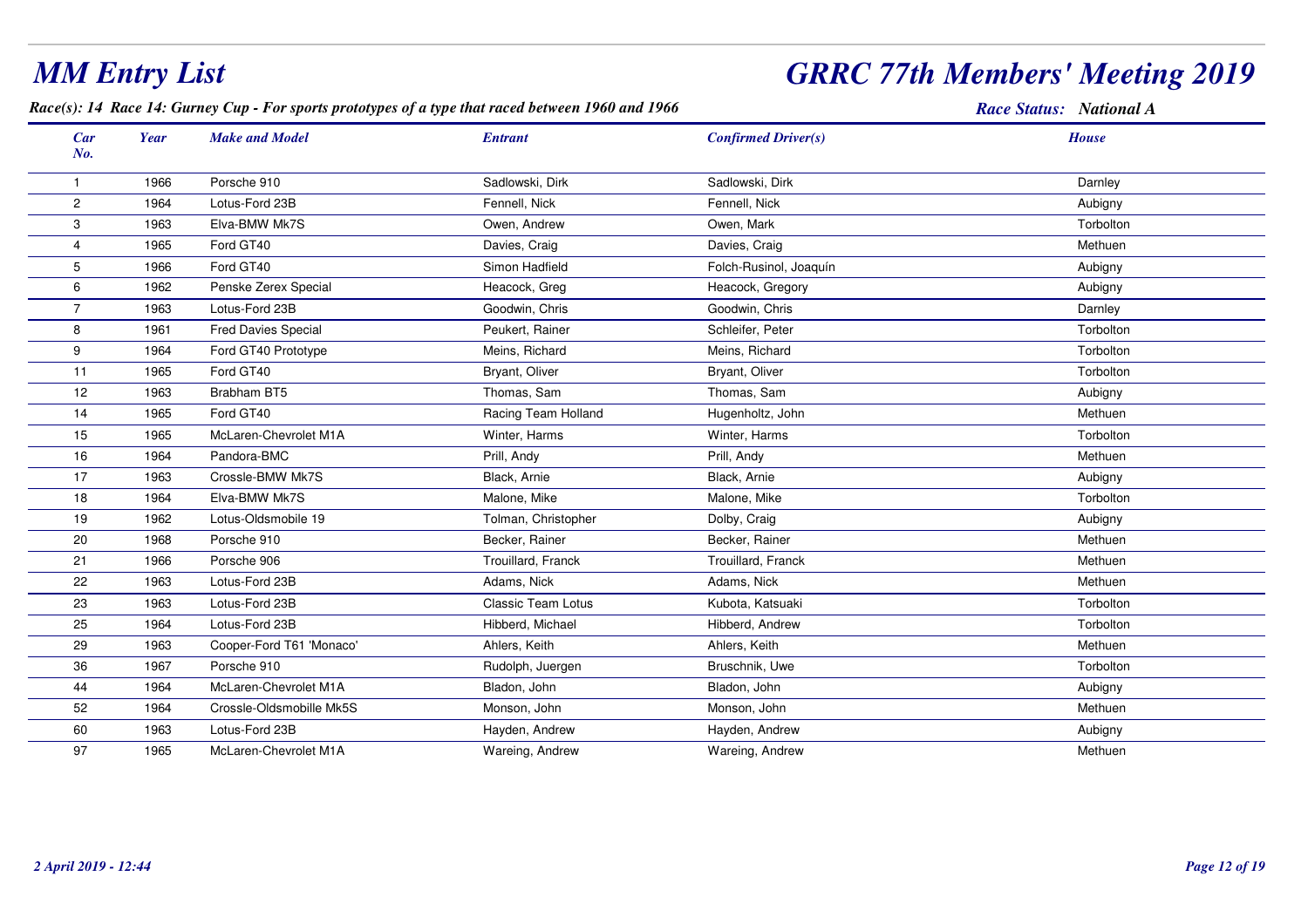#### *Race(s): 15 Race 15: Peter Collins Trophy - For sports racing cars of a type that raced between 1948 and 1955 Race Status: National ACar Make and Model EntrantNo.Year Confirmed Driver(s) House*1 <sup>1953</sup> Alfa Romeo 3000 'Disco Volante' Mann, Christopher Mann, Christopher Torbolton 2 <sup>1956</sup> Jaguar D-type Brooks, Steve Brooks, Steve Aubigny 33 1951 Frazer Nash Le Mans Rep Ward, Steve Ward, Steve Ward, Steve Ward, Steve Darnley Darnley 44 1952 Jaguar C-type **Trade-Air Ltd.** Trade-Air Ltd. Webb, Nigel Aubigny Aubigny 5 <sup>1952</sup> Allard J2X Walker, TomWalker, Tom Walker, Tom Walker, Tom<br>Bettati, Massimiliano Bettati, Massimiliano m Methuen 6 <sup>1952</sup> Allard J2XX 1999 Bettati, Massimiliano Bettati, Massimiliano Bettati, Massimiliano Bettati e al methuen de Methuen de Sa 7 <sup>1952</sup> Jaguar C-Type Joost, Bert Broad, Guy Aubigny 8 <sup>1954</sup> Aston Martin DB3SSielecki, Calilo Sielecki, Calilo Sielecki, Calilo Sielecki, Calilo Aubigny Aubigny 9 <sup>1952</sup> Allard J2 Pring, Chris Pring, Chris Darnley 10 <sup>1957</sup> Maserati 450SS 2000 Rettenmaier, Josef Otto **Rettenmaier, Access Petermaier**, Josef Otto **Rettenmaier**, Josef Otto **Darnley** 11 <sup>1954</sup> Aston Martin DB3SS Aubigny Friedrichs, Wolfgang Friedrichs, Wolfgang Aubigny Aubigny 121949 Frazer Nash Le Mans Replica Ten Ten Tenths Ltd Mason, Annette Ten Tenths Ltd Darnley 14 <sup>1952</sup> Frazer Nash Targa Florio Harman, Guy Harman, Guy Torbolton 15 <sup>1957</sup> Maserati 250SS Milson, Richard Wilson, Richard Wilson, Richard Darnley 166 1955 Jaguar D-type **Ten Tenths Ltd Franchitti, Marino** Parnoley Barnley Darnley Darnley Charney Ten Tenths Ltd 17 <sup>1955</sup>5 Jaguar D-type **Bailey, Jonathan Bailey, Jonathan** Bailey, Jonathan Bailey, Jonathan Torbolton Bailey, Jonathan Torbolton 188 1955 Jaguar D-type Pearson, John Pearson, John Pearson, John Darnley Pearson, John Darnley 200 1955 Jaguar XK140 'Gomm' Willmott, Rick Diffey, Simon Methuen Methuen Methuen Methuen 211951 Frazer Nash Mille Miglia Nash Champion, Philip Champion, Philip Champion, Philip Darnley Darnley Darnley 23 <sup>1954</sup> Maserati 300SS **Symbol Contract Contract Contract Contract Contract Contract Contract Contract Contract Contract Contract Contract Contract Contract Contract Contract Contract Contract Contract Contract Contract Contract Contract Contr** 24 <sup>1955</sup> Maserati A6GCSSielecki, Carlos Charlos Charlos Charlos Charlos Charlos Charlos Charlos Charlos Charlos Charlos Charlos Charlos Charlos Charlos Charlos Charlos Charlos Charlos Charlos Charlos Charlos Charlos Charlos Charlos Charlos Charl 25 <sup>1955</sup> Lotus Mark XX Marçais, Flavien Khan, Najeeb Methuen Methuen Khan, Najeeb Methuen 27 <sup>1956</sup>6 Jaguar D-type **Ziegler, Stefan Stretton, Martin Stretton**, Martin Methuen Methuen Methuen 301953 Cooper-Bristol T25 **Harrison, William** m Methuen Harrison, Malcolm **Methuen** Methuen Methuen 355 1953 Jaguar C-type 1978 Stateman, Frederic Makeman, Frederic Wakeman, Frederic Darnley Darnley Darnley Darnley 43 <sup>1955</sup> HWM-Jaguar Midgley, Mark Fisken, Gregor Methuen 68 <sup>1955</sup> Maserati A6GCSS Channel Elicabe, Manuel **Elicabe, Manuel Elicabe, Manuel** Darnley Darnley Darnley 69 <sup>1948</sup>Frazer Nash High Speed **Harrison, Jolyon** Hall, Andrew Torbolton 72 <sup>1954</sup> Cooper-Jaguar T33 Kyvalova, Katarina Kyvalova, Katarina Methuen 999 1957 Ford Thunderbird 'Battlebird' National Shepherd, Bill Shepherd, Bill Shepherd, Bill Shepherd, Bill Darnley

*MM Entry List*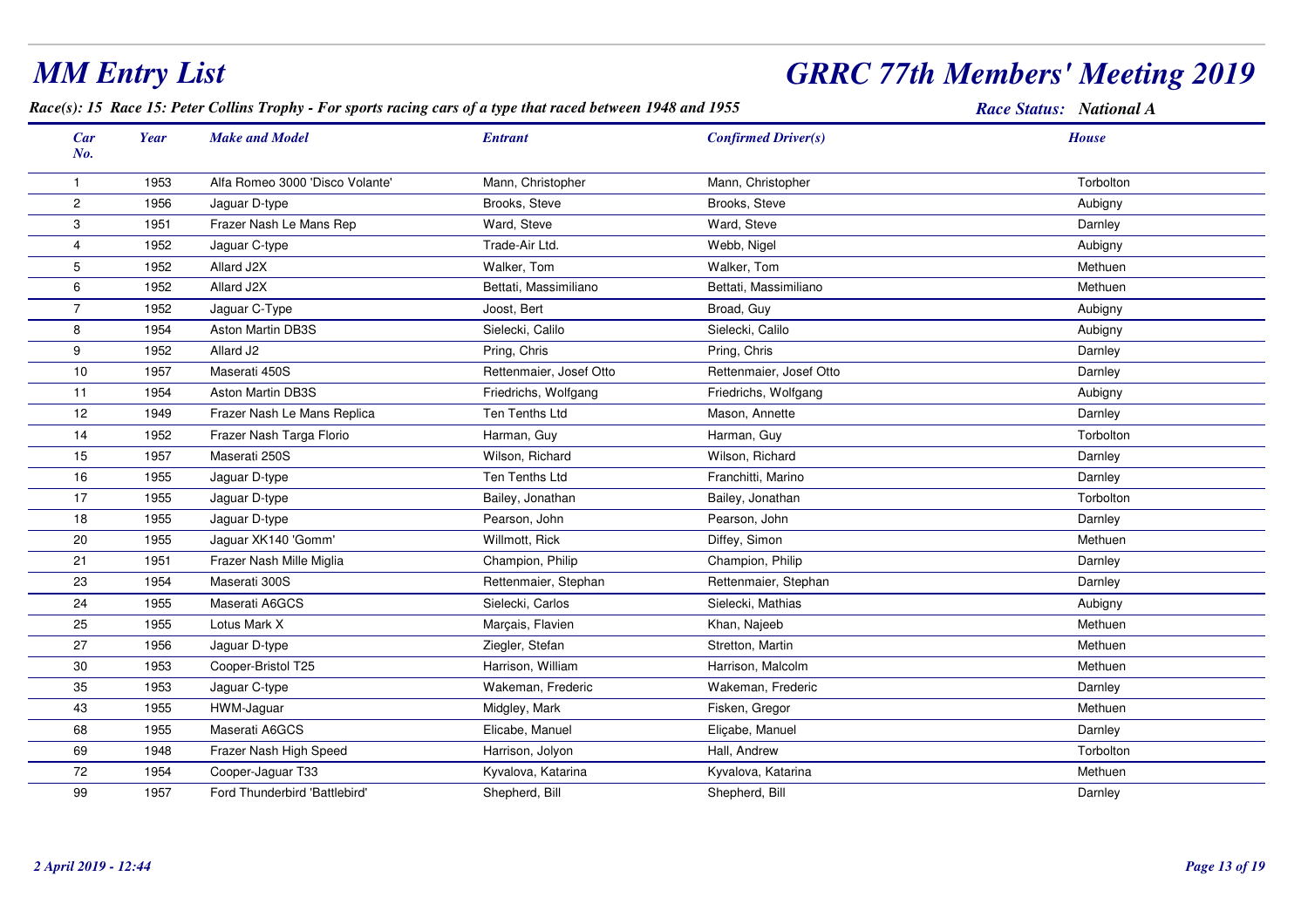## *GRRC 77th Members' Meeting 2019*

*Race(s): 16 BMW M1 Procar -*

#### **Race Status: Demo**

| Car<br>No. | Year | <b>Make and Model</b> | <b>Entrant</b>           | <b>Confirmed Driver(s)</b>            | <b>House</b> |
|------------|------|-----------------------|--------------------------|---------------------------------------|--------------|
|            | 1979 | <b>BMW M1 Procar</b>  | The Birrane Family       | Beatty, lan                           | Darnley      |
|            | 1979 | <b>BMW M1 Procar</b>  | <b>BMW Group Classic</b> | March, Charlie                        | Methuen      |
|            | 1979 | <b>BMW M1 Procar</b>  | <b>BMW Group Classic</b> | von Bayern, Leopold                   | Methuen      |
|            | 1979 | <b>BMW M1 Procar</b>  | Hagemann, Axel           | Hagemann, Axel                        |              |
|            | 1979 | <b>BMW M1 Procar</b>  | McInerney, Sean          | McInerney, Sean                       | Torbolton    |
| 28         | 1979 | <b>BMW M1 Procar</b>  | Hinderer, Michael        | Hinderer, Michael/Stuck, Hans-Joachim | Aubigny      |
|            |      |                       |                          |                                       |              |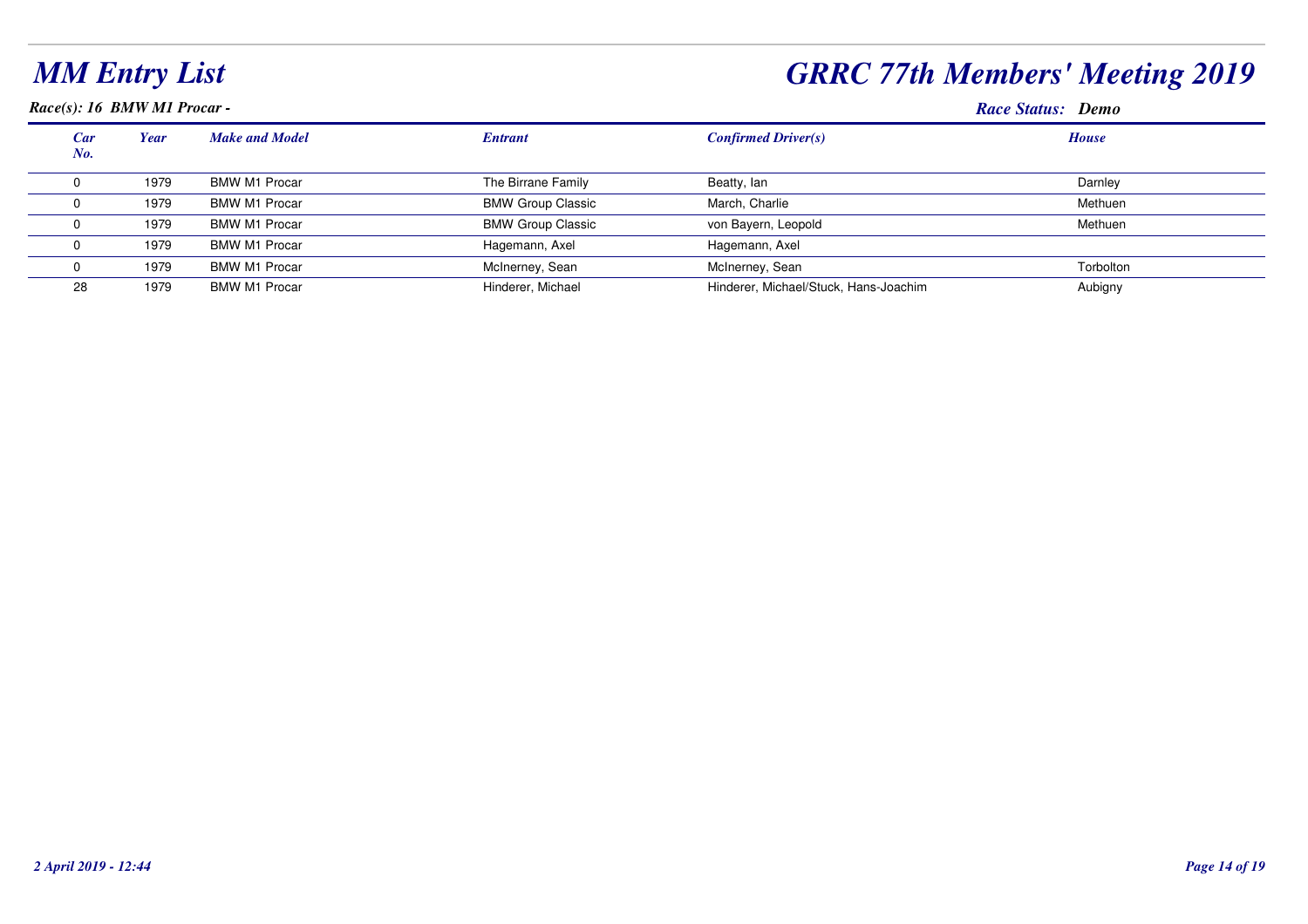| Race(s): 17 NASCAR - |      |                          |                    |                                    | <b>Race Status: Demo</b> |
|----------------------|------|--------------------------|--------------------|------------------------------------|--------------------------|
| Car<br>No.           | Year | <b>Make and Model</b>    | <b>Entrant</b>     | Confirmed Driver(s)                | <b>House</b>             |
| $\Omega$             | 2016 | Chevrolet Camaro         | Spencer, Will      | Lawrence, Danny                    | Aubigny                  |
| 0                    | 2016 | <b>Chevrolet Camaro</b>  | Spencer, Will      | Kristensen, Tom/Minassian, Nicolas | Aubigny                  |
| 0                    | 2016 | <b>Chevrolet Camaro</b>  | Spencer, Will      | Petree, Andy                       | Aubigny                  |
| 0                    | 2016 | <b>Chevrolet Camaro</b>  | Spencer, Will      | Pirro, Goffredo/Pirro, Emanuele    | Aubigny                  |
| 0                    | 2014 | Chevrolet Monte Carlo    | Spencer, Will      | Spencer, Will                      | Aubigny                  |
|                      | 2006 | <b>Chevrolet SS</b>      | Hibberd, Jimmy     | Hibberd, Shaun James               | Darnley                  |
|                      | 2007 | Chevrolet Impala SS      | Yorkshire, Paul    | Yorkshire, Paul                    | Torbolton                |
| 8                    | 2008 | Chevrolet Impala SS      | Stephens, Robin    | Stephens, Robin                    | Aubigny                  |
| 18                   | 2007 | Chevrolet Monte Carlo SS | Briggs, Warren     | Briggs, Warren                     | Torbolton                |
| 18                   | 2014 | Toyota Camry             | Spencer, Willl     | Berrier, Ed                        | Aubigny                  |
| 24                   | 2009 | Chevrolet Impala SS      | Strafford, Mick    | Strafford, Mick                    | Darnley                  |
| 56                   | 2013 | Toyota Camry             | The Louwman Museum | Wood, James                        | Methuen                  |
| 99                   | 2007 | Ford Fusion              | Chalkly, Simon     | Chalkly, Simon                     | Darnley                  |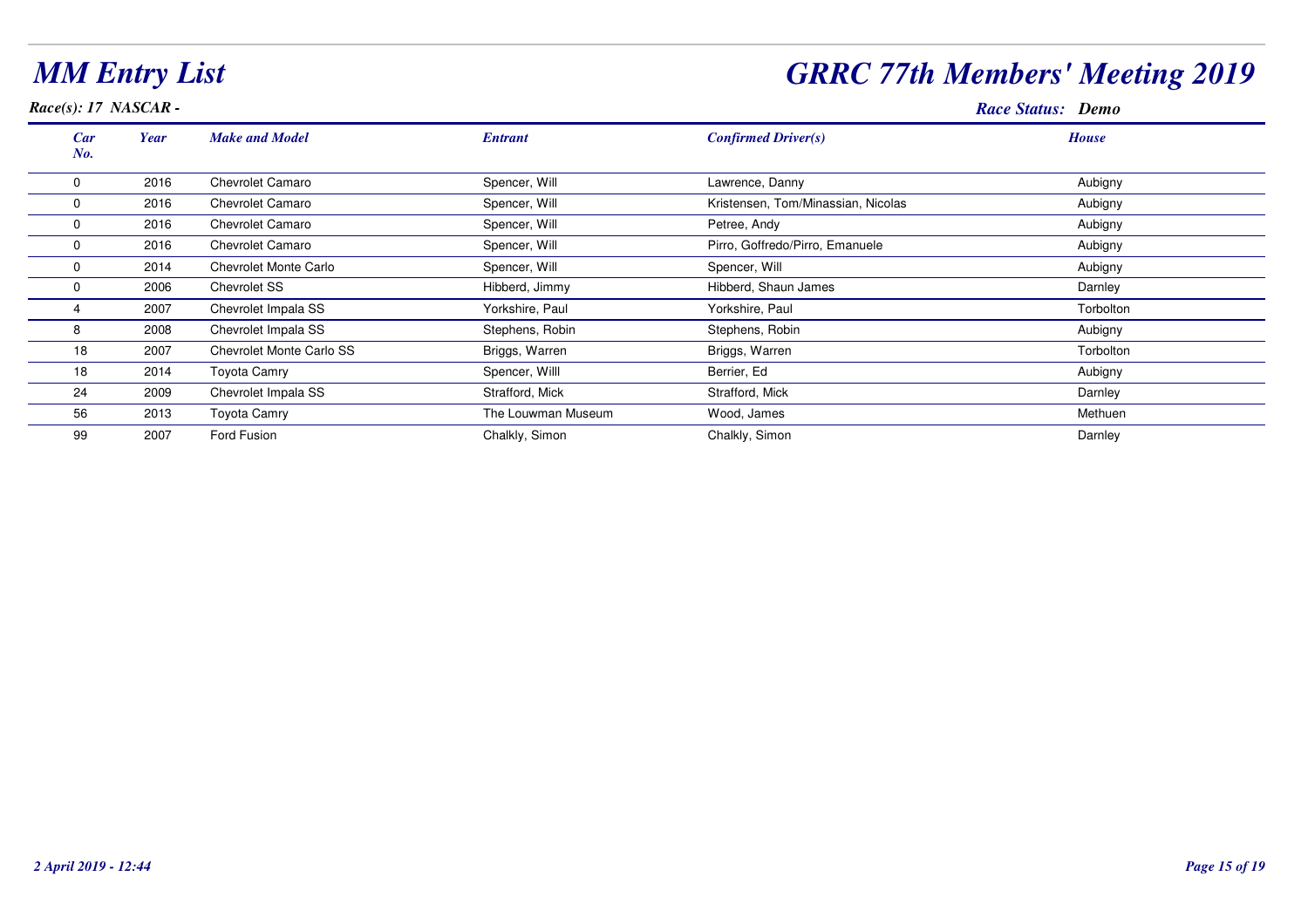#### *Race(s): 18 LMP -*

## *GRRC 77th Members' Meeting 2019*

**Race Status: Demo** 

| Car<br>No. | Year | <b>Make and Model</b>          | <b>Entrant</b>            | <b>Confirmed Driver(s)</b>                   | <b>House</b> |
|------------|------|--------------------------------|---------------------------|----------------------------------------------|--------------|
| 0          | 2015 | Alpine A450b                   | Moulin, Florent           | Moulin, Florent                              | Darnley      |
|            | 2003 | <b>Bentley Speed 8</b>         | <b>Bentley Motors Ltd</b> | Kristensen, Tom/Smith, Guy                   |              |
|            | 2002 | Dallara SP1                    | Girardo, Max              | Cottingham, James/Girardo, Max               | Methuen      |
|            | 2005 | Dallara SP1-Judd               | <b>Rollcentre Racing</b>  | Short, Martin                                | Torbolton    |
| O          | 2009 | Lola-Judd B09/80               | Simpson-Smith, Julian     | Lyons, Michael                               |              |
|            | 2011 | Peugeot 908X                   | Lendoudis, Kriton         | Static Display,                              | Darnley      |
|            | 2015 | Porsche 919 Hybrid             | Porsche Museum GOH        | Static Display,                              | Methuen      |
|            | 2000 | Reynard-Chrysler 2KQ           | Rédélé, Jean Charles      | Moulin, Florent/Rédélé, Jean Charles         | Methuen      |
| $\Omega$   | 1995 | Riley & Scott MkIII            | Stinton, Ian              | Stinton, Ian                                 | Methuen      |
| 0          | 1999 | <b>Riley &amp; Scott MkIII</b> | Carlino, Rick             | Carlino, Rick                                | Darnley      |
| 8          | 2012 | Peugeot 908 HDi FAP            | Lendoudis, Kriton         | Minassian, Nicolas                           | Darnley      |
| 9          | 2000 | Audi R8                        | Clark, David              | Clark, David/Kristensen, Tom/Pirro, Emanuele | Methuen      |
| 12         | 1999 | Panoz LMP-1 Roadster-S         | Krass, George             | Brabham, David/Pirro, Emanuele               | Darnley      |
| 24         | 2007 | Courage LC75                   | Robin Ward                | Furness, Mike                                | Darnley      |
|            |      |                                |                           |                                              |              |